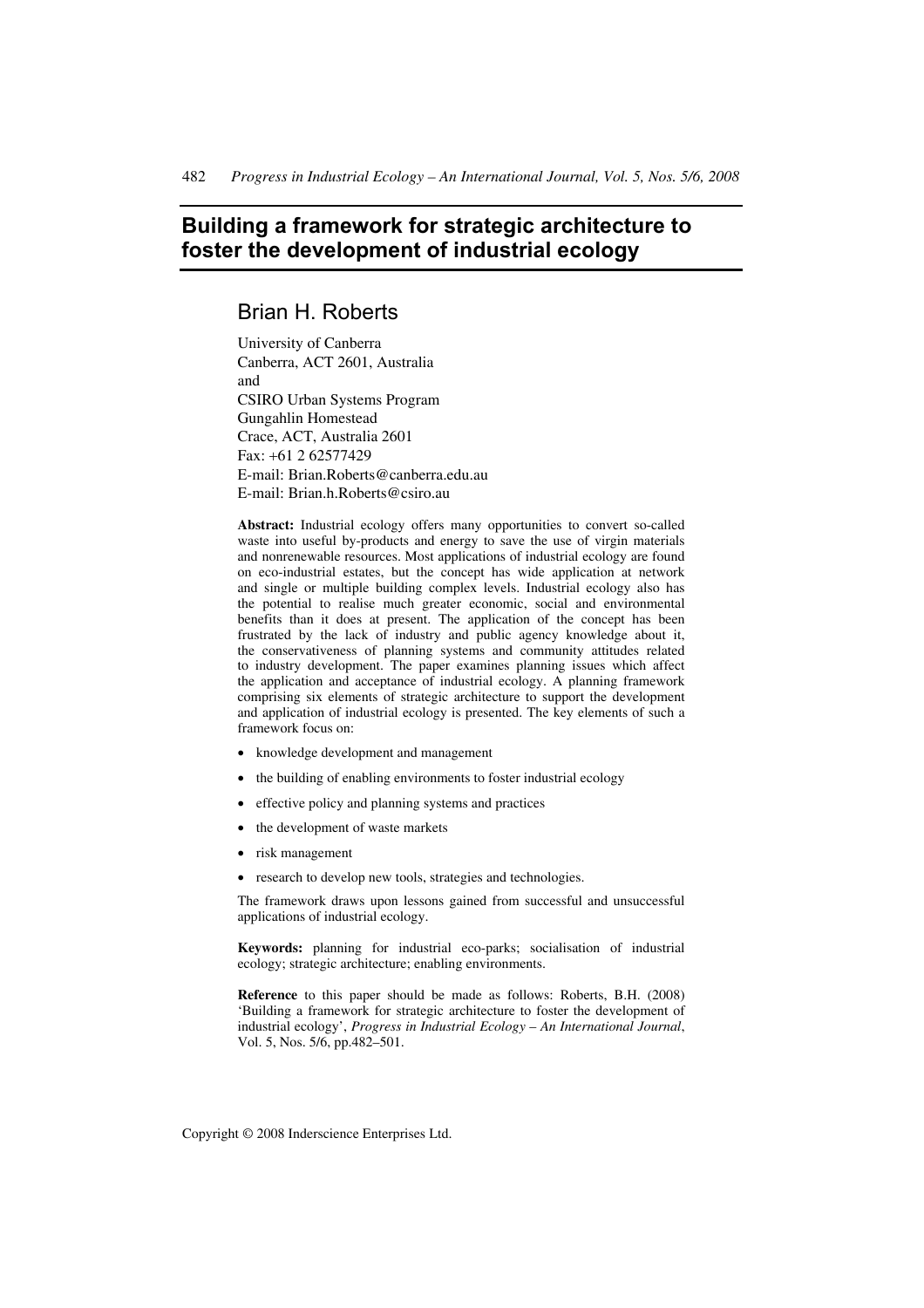**Biographical notes:** Brian H. Roberts is an Emeritus Professor of Urban Management and Consultant Advisor to the Australian Commonwealth Scientific and Industrial Research Organisation (CSIRO) Urban Systems Program. He has written extensively on planning for industrial development and urban sustainability. He holds a PhD in Urban and Regional Economics, and has qualifications in urban planning, urban design, business management and surveying.

#### **1 Introduction**

The application of industrial ecology shows considerable promise as a means of supporting sustainable development; however, there are issues emerging in the theory and practice of it which suggests there is still a way to go before the concept is more widely accepted. While industrial ecology has been demonstrated as technically and economically feasible, the mainstreaming of industrial ecology shows slow progress and its real potential is still to be realised (Desrochers, 2004; Gibbs, 2003; Vermeulen, 2007). There is need for more research to understand the nature of the spatial stocks and flows of industrial and consumer waste and by-products in metropolitan and regional areas, and to identify how these can be captured and utilised.

While many technical and economic issues associated with fostering the development of industrial ecology can be solved through better research, technologies, regulation and infrastructure, there are governance, social and behavioural issues which are significantly inhibiting progress on the development and application of the concept. The governance issues centre on the conservativeness of planning systems, risk management, legislative systems and societal attitudes towards industrial development. Resolving these issues will involve significant changes to governance and human behaviour. This will take time. However, unless these issues are addressed, progress on the development and application of industrial ecology as a sustainability tool will continue to be frustrated. It seems the technological advances in industrial ecology are well ahead of the governance and social changes needed to win acceptance of the concept. We need to be reminded that the planning and realisation of industrial ecology as a tool for sustainability is as much an art as it is a science.

A new strategic approach is needed to sell the virtue of industrial ecology and foster its development. This paper sets out a planning framework to help make this happen. It examines some of the issues which have made it difficult to foster the development of industrial ecology, with a focus on economic, governance and community attitudes (Baas, 2005; Roberts, 2004; Roberts and Greenhalgh, 2000). The paper brings together the findings of successful applications of industrial ecology to outline a planning framework, the strategic architecture, to progress the development of industrial ecology as a tool for sustainable development.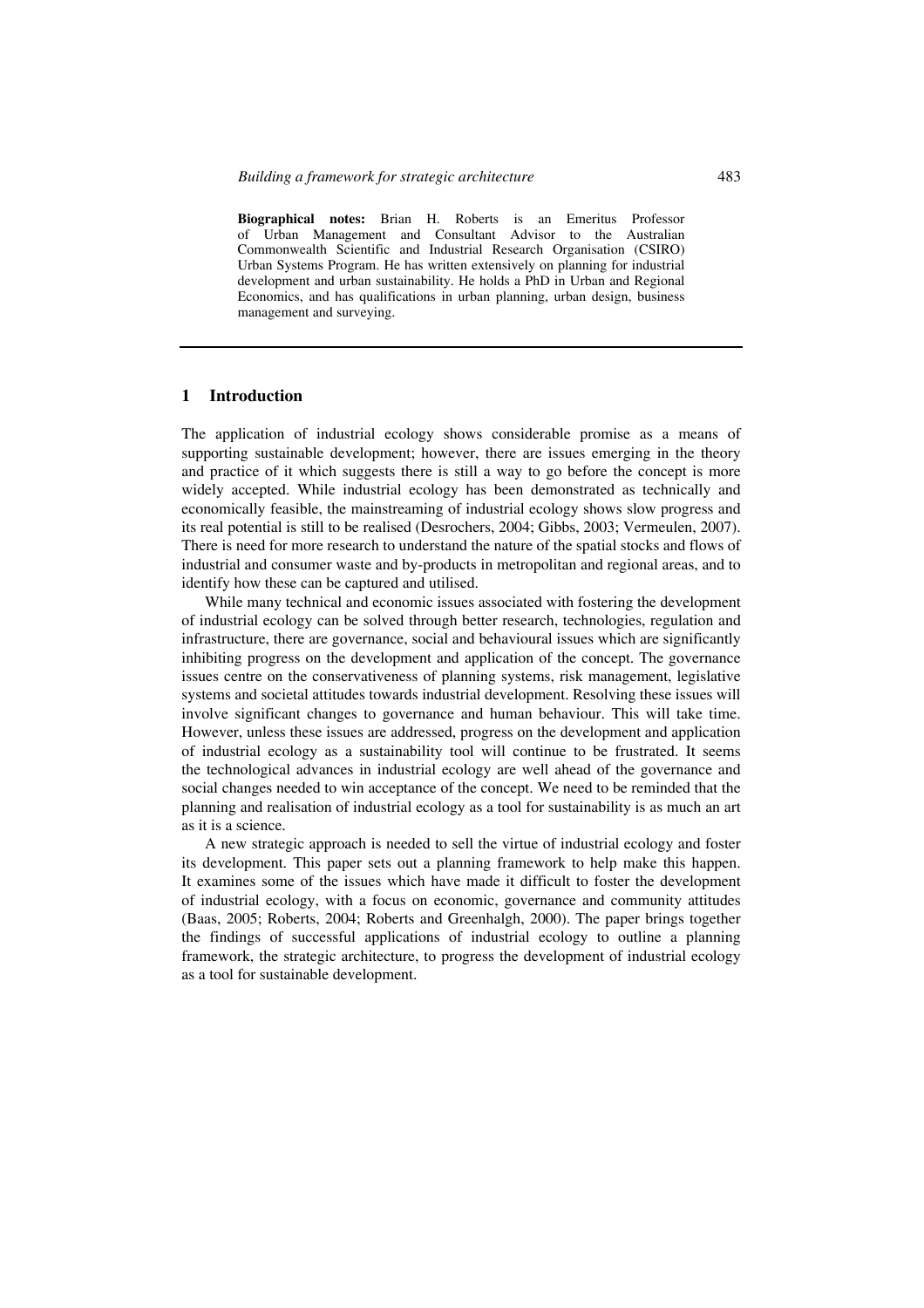### **2 Application of industrial ecology**

#### *2.1 Types of industrial ecologies*

Industrial ecology is a concept that can be applied at different levels of industrial development (Korhonen, 2002; Korhonen *et al.*, 2004a). Several authors have attempted to develop typology boundaries for industrial ecologies (Baas, 2005; Roberts, 2004; Roberts and Greenhalgh, 2000). Boons and Baas (1997) have developed a categorisation on product life cycle, material life cycle, geographic area and sector. Roberts (2004) proposes a hierarchical structure for industrial ecology: micro-level (single enterprise/complex), meso-level (eco-industrial parks), and the macro-level (regional and wider industrial ecology global networks of manufacturing activity centres). The broad categorisation into three levels is useful when it comes to planning or supporting the development of industrial ecologies.

The most promising opportunities to apply industrial ecology are at the eco-industrial park level. Industrial ecology is most commonly associated with manufacturing industries, where the clustering or co-location of complementary industries/businesses provides the scale and complexity of activities for industrial ecologies to function best. However, the principles and practices of industrial ecology can be applied equally as well at the macro-region or national level (Roberts, 2004). At this scale, however, transportation, other operational costs and markets for waste and reprocessed materials can significantly influence the economics of industrial ecology developments. Boons and Baas's (1997) typology suggests that industrial ecologies develop levels of specialisation, which is not dissimilar to what occurs with industrial clusters (Chertow, 2007; Nielsen, 2007).

### *2.2 Planning issues affecting the development of industrial ecology*

When the concept of industrial ecology was first developed, it showed considerable promise as a means of addressing the growing industrial waste problem. The Klundborg eco-industrial complex was extolled by many (Frosch and Gallopoulos, 1989; Heeres *et al.*, 2004; Graedel and Allenby, 1995) as a model for industrial ecology which could be applied universally. However, despite many promising initiatives globally to promote the concept, broader community, government and industry acceptance of industrial ecology has been slow (Gibbs, 2003; Vermeulen, 2007; Gibbs and Deutz, 2005). Gibbs and Deutz (2005) investigated 63 eco-industrial complexes in the USA and Europe and concluded "that initiatives aimed at fostering the development of waste exchange and energy cascading were few in number and difficult to organize". Other studies have drawn similar conclusions (Tudor *et al.*, 2007; Chiu and Yong, 2004).

What emerges from the literature is a range of issues affecting the planning and adoption of industrial ecology, which are preventing its development. Many of these issues are common to most developed countries (Korhonen *et al*., 2004b). There is genuine interest in the approach, but few examples of an overall plan at central and local government levels to support the development of the concept. The following addresses briefly some of the main issues which are affecting the economics, planning and slow development of industrial ecology.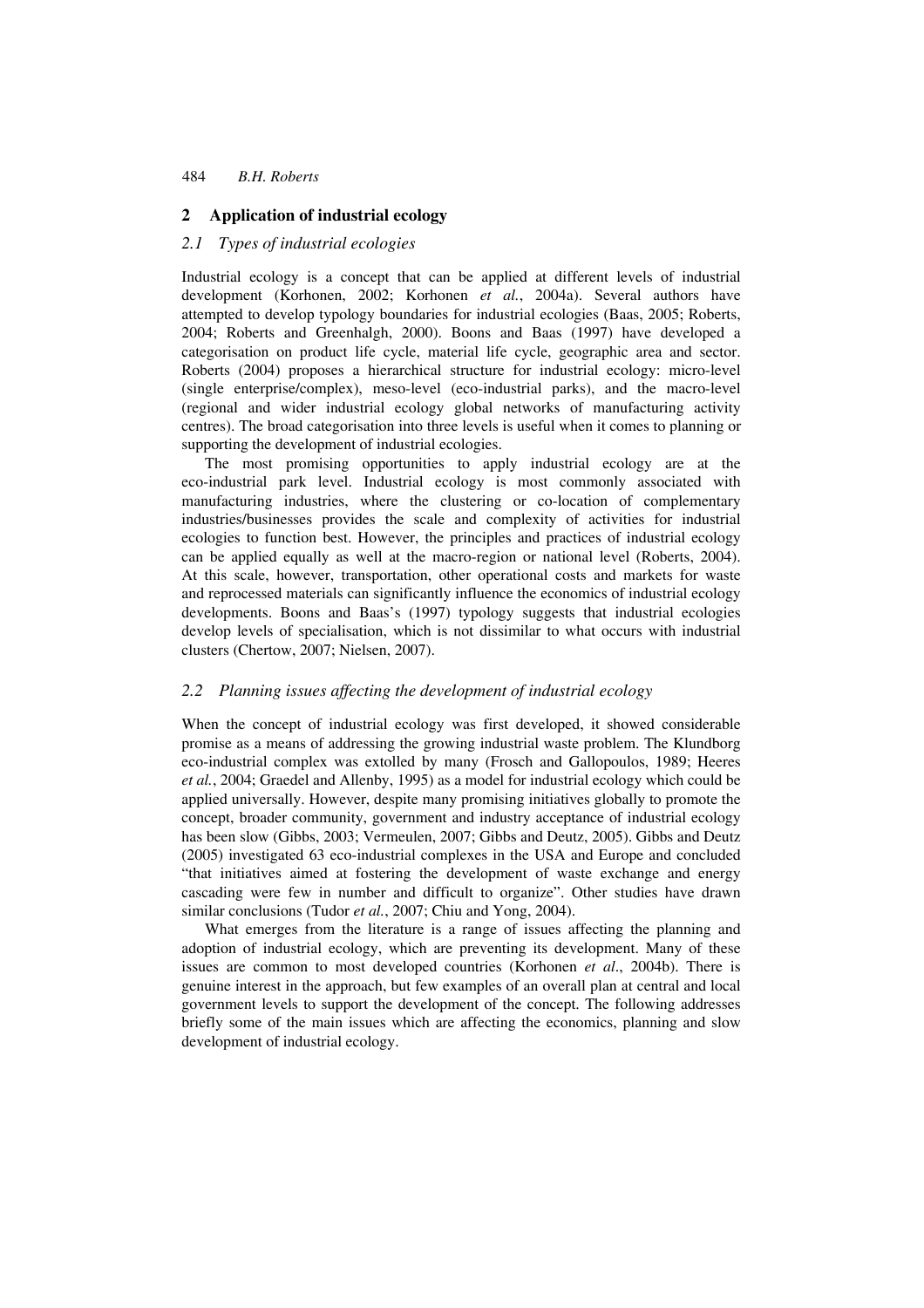### *2.2.1 Spatial economics of industrial ecology development*

Historically, industrial areas had a high level of vertical and horizontal integration of firms and businesses associated with one or more core export industries. Historically, cities were dominated by an agglomeration of firms associated with one or two major industries, such as steel, automobiles, chemical or clothing manufacturing. Marshall (1890) recognised the benefits of agglomeration economies in fostering competition and efficiencies in industrial production systems, observing that in major manufacturing centres these were able to achieve economies of scope and scale that provided some form of competitive advantage. Because of the proximity to many firms associated with these major industrial complexes, there were many opportunities for smaller firms to recover waste materials and convert these profitably into usable materials or sources of energy, which were often absorbed back into industry supply chains.

Globalisation fundamentally changed the traditional means of production. It led to greater concentration and specialisation of production systems, and resulted in a significant hollowing out of local industrial complexes, as local firms and businesses sourced materials and components at more competitive prices from the global suppliers. The effect has been that most firms engaged in industry supply chains, *e.g.*, electronic or aircraft manufacturing, are less spatially dependent on local suppliers.

Demand for materials by industry is also variable and changing. With the control that multinationals now have over production and supply chains, local branch factories can be mothballed or closed depending on decisions made somewhere else in the world. The effect of this is that local industrial production systems face high levels of uncertainty over the continuance of business, which significantly reduces opportunities for local firms to gain access to highly controlled corporate supply chains. Local firms are not in the position to sell reprocessed products and materials in small quantities to multinational corporations that tend to bulk buy at lower unit prices in global markets.

The dispersal of global production systems, however, does not preclude opportunities for the application of industrial ecology. Collection distance is a major cost constraint to fostering the development of industrial ecology activities; but as urban systems become larger and more dispersed, opportunities to create waste nodes of sufficient critical mass to support networked colonies of industrial ecologies will improve. The separation and collection of household and industrial wastes and together with the development of sub-regional waste transfer and sorting stations (decentralised waste management collection centres) enables the storage and reprocessing of recyclable materials to be undertaken efficiently and profitably. For example, in Australia, several of the state capital cities have small-scale (100 000 tonne plus) recycled cardboard manufacturing mills which are supported entirely by local urban waste streams.

By developing a network of waste collection stations, dispersed production and consumption patterns can create local opportunities for new and innovative industries that find niche markets for reprocess products and materials that can compete with imports. Examples of localised industrial ecology enterprises which capture opportunities for dispersal and diversity of production systems are recycled timber for furniture manufacturing, recycled concrete for public landscape and construction material use, and recycling effluent for use in electricity generation involving cogeneration.

Globalisation has changed the economic geography of production systems, making it more difficult to create industrial agglomerations of firms that might be able to capture or create opportunities for waste reprocessing and cascaded energy use. Opportunities for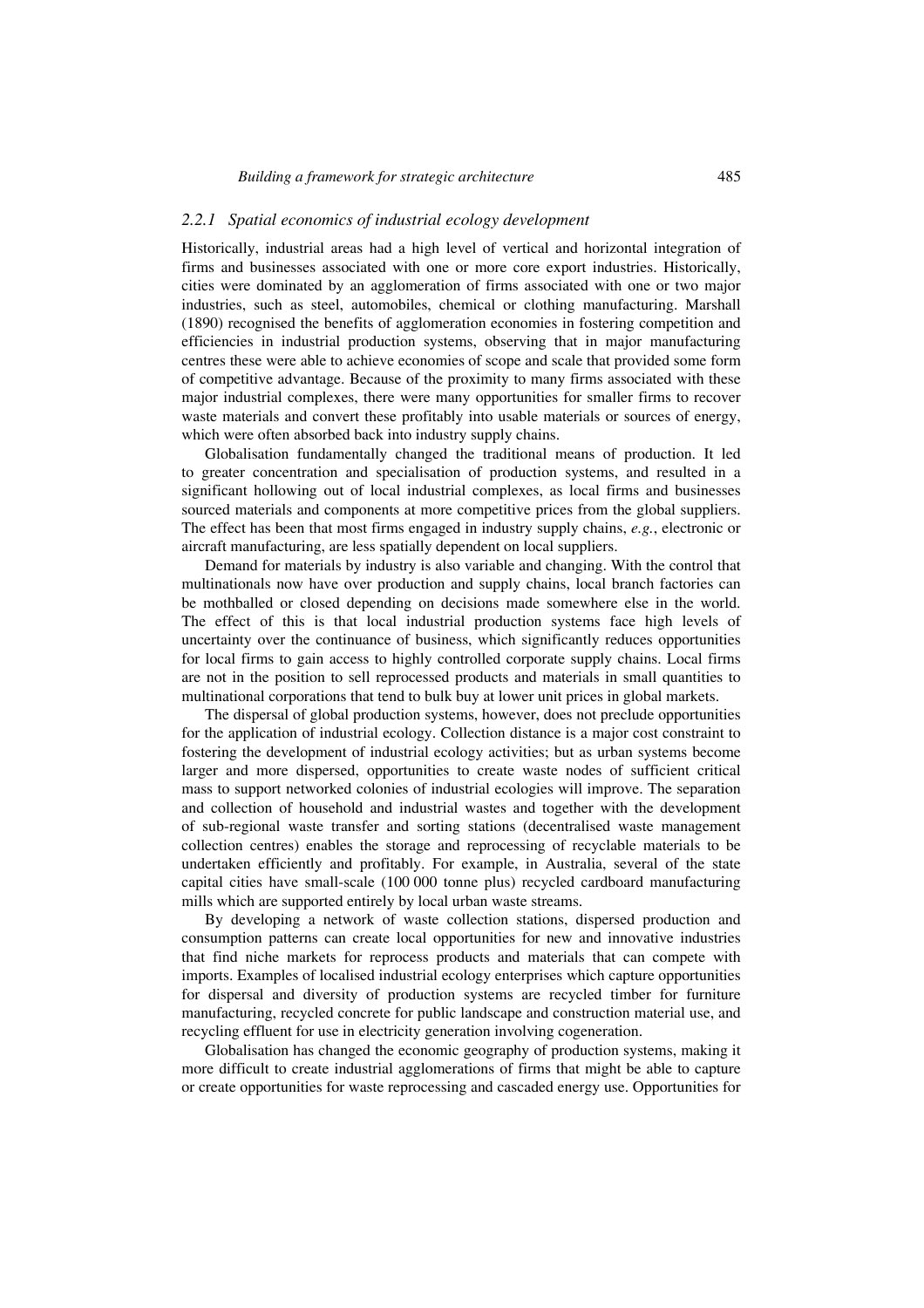industrial ecology are significantly fostered by industry agglomeration, so that where possible economic and industry policies of government should try to encourage clustering of synergistic industrial activities as much as possible. This is particularly important for applications of industrial economy in the developing nations of Asia, especially China and India.

### *2.2.2 The development planning system*

Since the early part of the 20th century, the focus of planning for industrial development has been on controlling risks and hazards associated with industrial activities, *e.g.*, waste disposal, pollution, and contamination. Most countries have planning laws, ordinances, codes, and regulations which impose tight controls on land-use activities associated with industrial development. The practice of segregating industrial uses into noxious, offensive, hazardous, heavy, general and light industry areas which began in the early 20th century is wide spread.

Growing car ownership and truck transport in the 1930s reduced the dependence on rail links into industrial areas and pushed industrial development to cheaper land on the urban fringe. The effect of these changes was that industrial estate areas began to take on a form of low-density spacious development, with wide roads and setbacks, minimalist landscaping, and low set buildings with very low site coverage. Spatially segregating land-uses led to the breakdown of the local material supply chains that were prevalent in older more mixed-use industrial areas. By the end of last century globalisation and national industry reforms had increased the length of supply chains and removed many opportunities for industry waste exchange synergies to develop. Waste simply became residual to production, with no value, to be disposed of off site in the most convenient manner.

In planning for eco-industrial areas, very little thought has been given to understanding logistics dependency between heavier and light industrial/service industries. Historically, there was a tendency for firms to agglomerate or cluster close to the suppliers, infrastructure hubs and labour pools to ensure efficient production and reduce transaction costs. The failure of city and regional planning to develop precincts which enhance the prospects for agglomeration and clustering has resulted in a less efficient distribution pattern of firms and a loss of value-adding potential. This very much limits prospects for the development of industrial ecology.

### *2.2.3 Risk management and eco-industrial the development*

The development of eco-industrial parks poses economic, societal, technological and environmental risks to firms, which may be more significant than those affecting firms located on conventional industrial development areas. It is becoming easier to manage risks in industrial areas through improved environmental planning and increased transparency in development approval and control processes. Public notification of development proposals enables communities to express concerns and scrutinise technical details. In the past, development approvals were often made behind closed doors or at the discretion of Ministerial or special government approval. In few countries are governments prepared to support development proposals for industrial areas without a public environmental impact assessment report.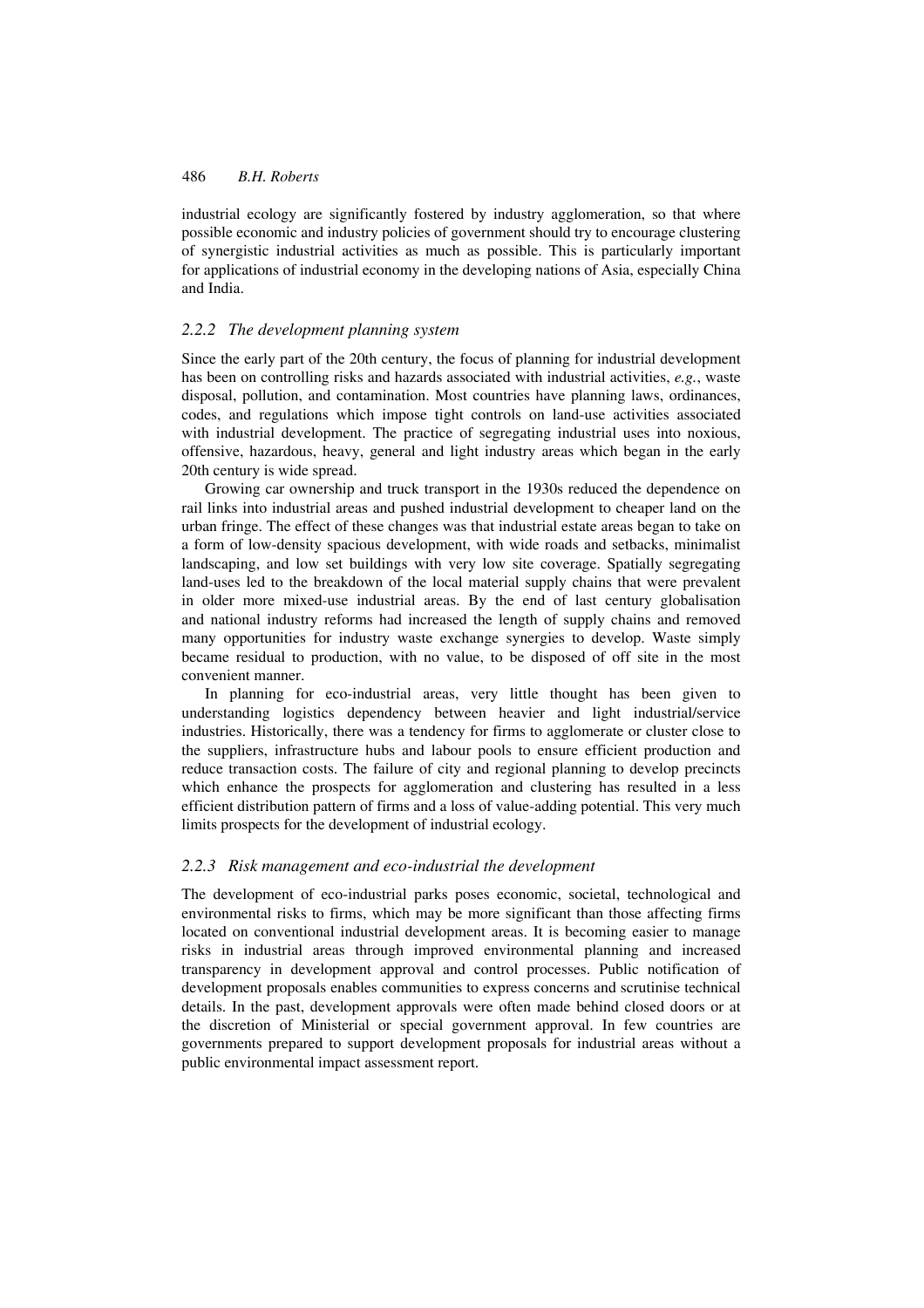Technological risk is an important factor in the design of industrial and eco-industrial parks. Technological risk involves not only the risk of technology failure, but the risk of technologies used to service eco-industrial areas being inappropriate, unaffordable and unresponsive to change. For example, co-generation is supported in the development of most eco-industrial parks, however, the technologies and scale of facilities used for co-generation can affect the viability and operational performance of industries. There is a critical mass in demand loads for energy, raw and processed materials that will impact greatly on the performance of industry in an eco-industrial park. The inter-dependency of many industry processes located on an eco-industrial park means technology failure has the potential to be highly disruptive.

One of the greatest risks to eco-industrial park development is economic risk to individual enterprises. For eco-industrial parks to reach their full potential there is a need to establish a critical mass of industries to form the basis of an industry reprocessing and production system. These can be very specialised industries associated with a cluster of industry activities such as food, petroleum or chemicals. It is relatively easy to start building eco-industrial systems, but as these grow in terms of sophistication the risk of supply chain collapse becomes greater. If one industry in a supply chain were to fail due to a company going into receivership, or if cost structures make an industry in the chain non-viable, then there is a risk the system will collapse. Since industries are spatially dependent, substitution of a reprocessed product or energy from an alternative source may not be viable.

A failure of a link in the supply chain is a very significant risk for firms engaged in industrial ecology, as it is for all systems. For each down-stream entity added to an industrial ecology supply and distribution chain, the risk of systems failure will rise exponentially. The greater the number of vertically and horizontally integrated firms comprising an industrial ecology cluster, the greater the risk of systems failure, unless the switch to alternative suppliers or material substitution is possible and relatively cheap and seamless. In this situation, the loss of a direct or subsidiary supplier along the primary supply chain systems in an industrial ecology is not such a great risk.

A significant risk factor for industrial ecology is that as overall firm dependency on locally reprocessed materials and energy rises, risks rise, unless substitution is possible. Modern industries take advantage of globalisation to minimise costs and disruptions to supply chains. Companies which totally use virgin materials for production thus have a much lower risk exposure to supply failure than those using locally reprocessed materials and energy, simply because they have more options to choose from when a supply system fails. Those capable of running dual waste/virgin supply systems are least at risk, but this may add to the cost of production and may result in lower utility levels in industrial production systems. This may not be efficient, but it may be effective, as it ensures industries have material supply security. Without this assurance, a total reliance on industrial waste systems as the only source of resource and materials supply becomes very risky. Material supply security is one of the most significant risk factors to the development of Eco-Industrial Parks (EIPs) which aim to support industrial ecology.

#### *2.2.4 Economics and the planning of industrial ecologies and eco parks*

Eco-industrial park planning calls for a much deeper understanding of the way industrial processes interact and are managed, to ensure more sustainable development outcomes. The traditional concern of planners has been to control the environmental impacts of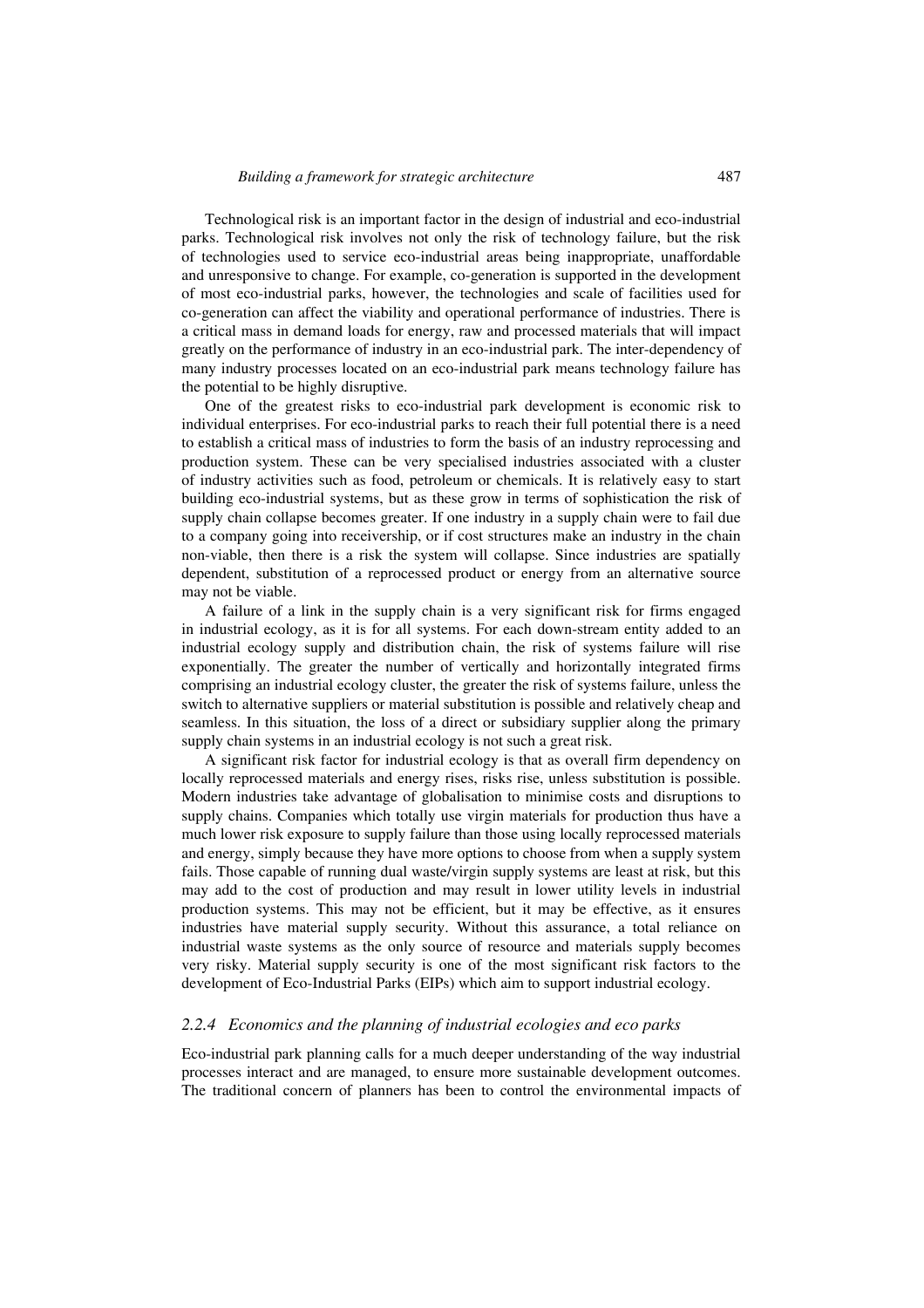industrial development, not to seek opportunities for adding value. The fundamental difference between EIPs and traditional industrial development areas is that the former now seeks to encourage greater opportunities to add value to industrial systems on the production and waste side by encouraging localised synergies through the clustering of associated firms. Planning for traditional industrial estates has tended to constrain the prospects for synergies and innovation to develop and add to the time/cost factor of business operations, by forcing the materials supply and goods distribution networks to operate over a much broader spatial area. This practice is not efficient or sustainable, as studies on food miles have shown (Pretty *et al.*, 2008).

While the societal and environmental benefits of eco-industrial developments are laudable, there are still many economic uncertainties to be overcome. The intent of encouraging industrial ecology is to maximise the use of material and energy waste products as input into production processes in a geographic locality. The higher the content of locally reused or reprocessed materials and cascaded energy by firms, the greater the sustainability of industrial development: at least in theory. The extent to which non-virgin and virgin materials can be used in production processes varies significantly between industries. Some industries, for example glass and metals, need reprocessed materials as dross to extract impurities during the smelting process. Some materials like aluminium have a high recycling ratio. Other materials like paper have a much lower recycling ratio.

The level of dependence or willingness of industries to use non-virgin materials is a critical factor for industrial ecology. The inability to switch quickly to virgin materials or substitutes can severely disrupt other industries if supply or failure occurs in an industrial ecology chain. Many non-virgin materials are severely affected by big swings in price, quality and quantity and the availability of substitutes. These demand and supply side factors have a very significant effect on the economic viability of industries dealing with reprocessed materials within an industry cluster.

As industry clusters and industrial ecologies develop, the flexibility to substitute virgin for non-virgin materials or to change suppliers or purchasers is not as easy. Industrial ecologies can increase the local dependency factor on non-virgin materials, which in some cases increases economic risk. Localised factors such the seasonal nature of supply, critical mass, environmental regulation and planning controls on operating hours can affect significantly the economic viability of all or one of the many elements of a localised industrial ecology.

The most successfully planned industrial ecologies are those associated with larger core industries, such as a smelters, power stations and food processing, where the supplies of waste materials, water and energy are continuous and the likelihood of disruption to flows is low. Firms with a high dependency of waste sales to other firms within the industrial ecology may need to maintain stockpiles and be able to switch to external or raw materials in the event of systems failure from a supplier or distributor.

#### *2.2.5 Socialisation of industrial ecology*

Modern industries are generally much cleaner and safer than those of the Industrial Revolution, yet most people still have very negative perceptions about industrial development. There is a strong stigma against industrial activities located too close to residential and business areas. 'Nimbyism' (not in my backyard) is very prevalent in developed countries when governments are confronted with decisions about industrial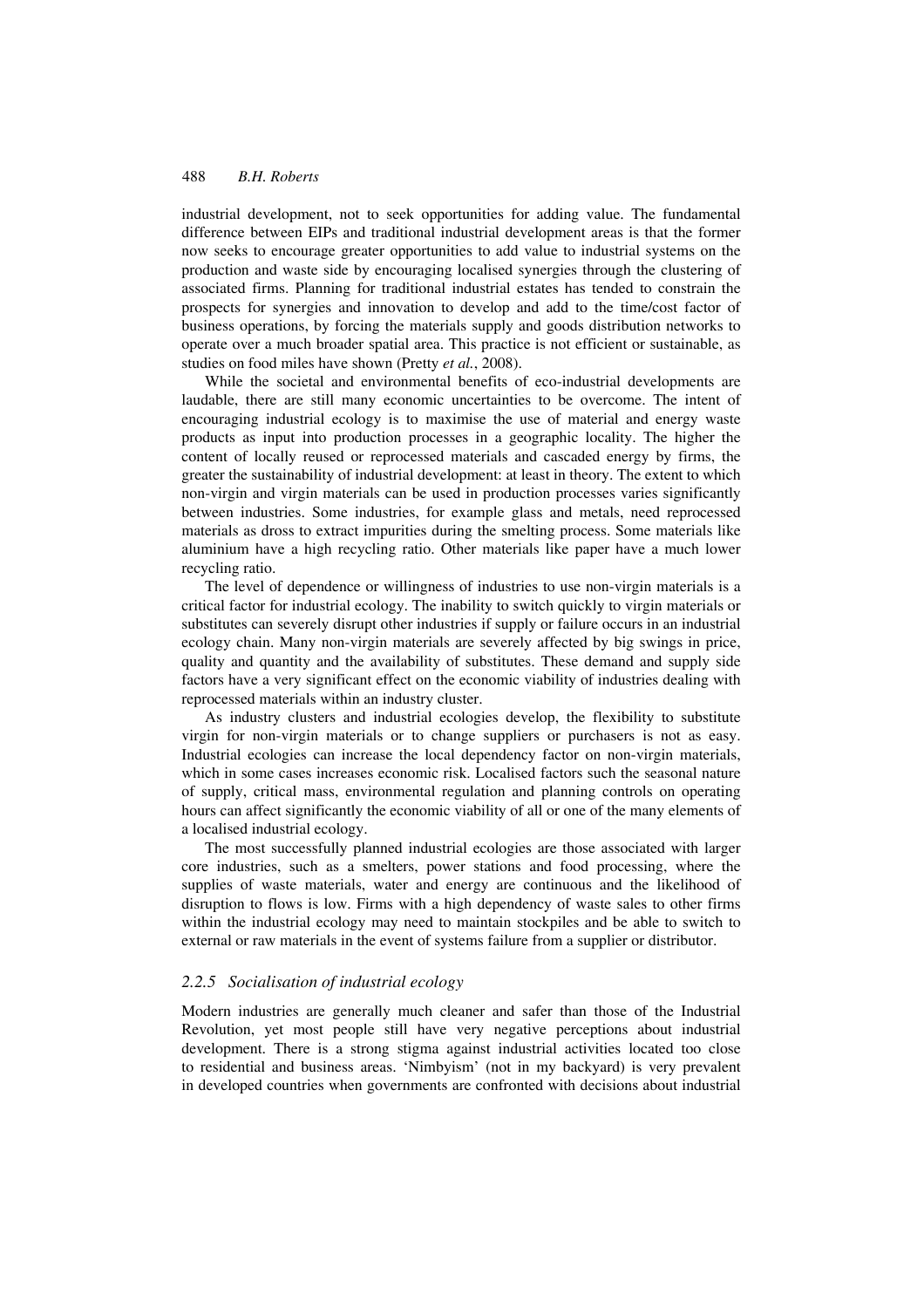development. The negative perceptions and concerns held by local communities about industrial development are a significant constraint upon planning systems being more innovative and supportive of industrial ecology.

In most situations, prejudice concerning industrial development does not match the reality of the risks affecting industrial areas. In most industrial areas, activities are strictly controlled and regulated – at least in developed countries. The idea that so-called incompatible land-use activities should be co-located is thus an anathema to conventional planning practice. Despite the overwhelming evidence of the benefits of industrial ecology, societal attitudes prevent major changes to regulation, policy and best practices that will ensure more sustainable forms of industrial development. Many industry risks and concerns associated with industrial development, given current regulation and practice, are small compared with common everyday occurrences involving accidents (Graedel and Allenby, 1995).

There is a very poor understanding by society, planners, and industry in general, of how to capture value from industrial production and waste management processes. Changing social attitudes to industrial development are probably the greatest challenge facing the acceptance of industrial ecology and support for mixed-use eco-industrial parks. There is a poor understanding of how to socialise the process of engagement with communities and firms associated with eco-industrial developments (Hill, 2006).

Another important social component of eco-industrial development involves strengthening the physical and social linkages between the industrial estate and the wider community (Ashton, 2008). One reason that EIPs have received significant support in the USA, Canada and the Netherlands involves the focus on the development of social and community engagement networks. The integration of community resources and values into eco-industrial development design means that each eco-industrial park tends to be unique in terms of structure and operation. Although general system principles for EIP design have been postulated (Oh *et al.*, 2005; Schlarb, 2001; Musnikow and Schlarb, 2002), comprehensive design strategies that evaluate local resources and optimise EIP structures and design are still in the initial stages of development.

#### *2.2.6 Managerial arrangements for eco-industrial development*

Most eco-industrial projects involve the development of large greenfield sites (usually more than 40 hectares). Land will normally be in government or private ownership. Industrial ecology projects can be undertaken successfully for smaller scale developments – including older redevelopment areas. Many organisational modalities can be used for overseeing the management and development of eco-industrial parks. These range from private or state owned and operated development to various forms of partnership between government, industry and the community.

The successful development of eco-industrial projects will require the establishment of a strong and engaging management organisation. International best practice suggests that many social risks associated with the development of eco-industrial parks and eco-industrial ecology clusters can be reduced if the organisational arrangement involves some form of partnership or alliance between the developer(s), government(s) and community stakeholders. Engaging governments, business and communities in the organisational management process during the planning and design of eco-industrial parks is advantageous in overcoming community concerns. This practice is common in the USA and Europe.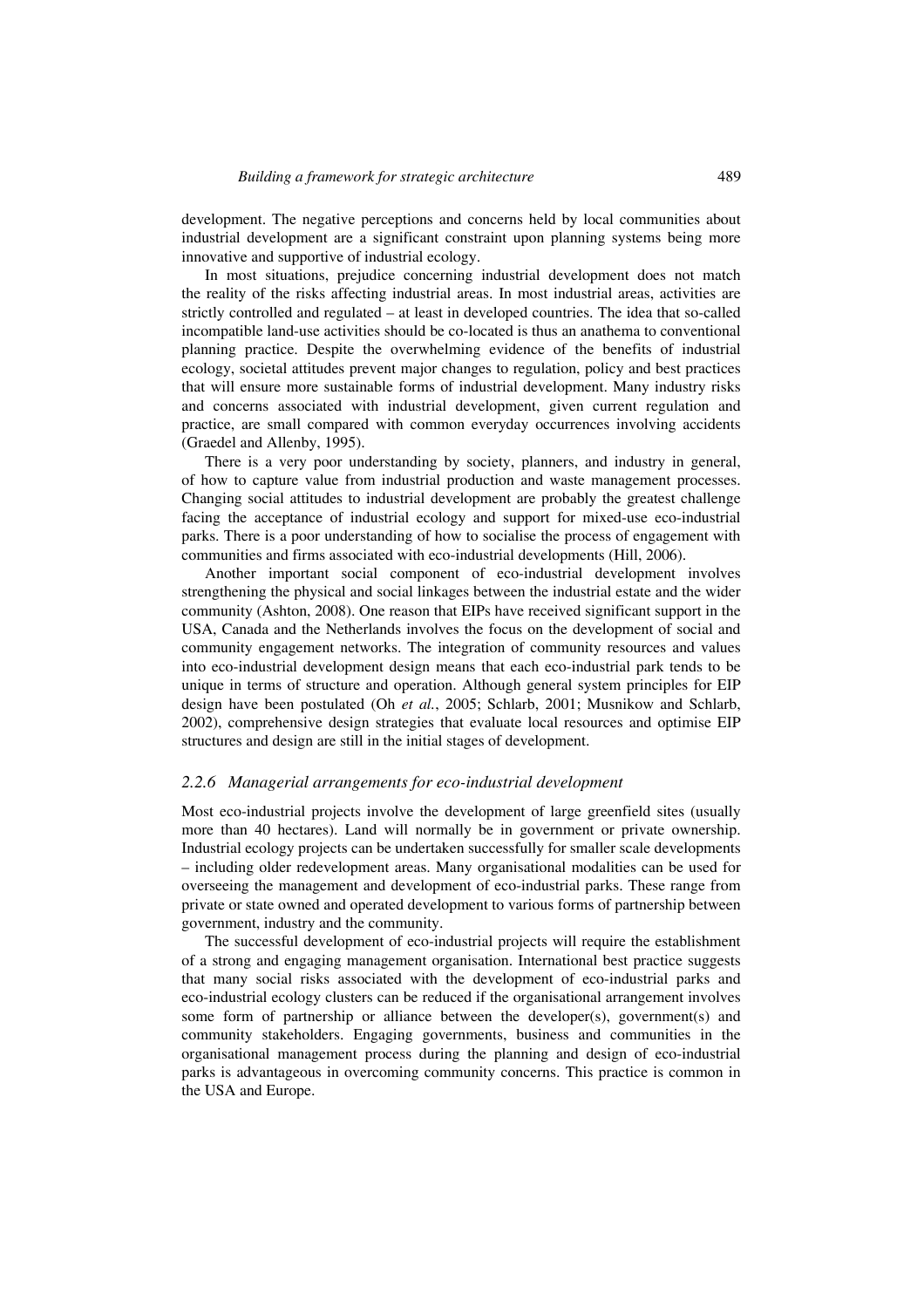### **3 Planning framework for fostering industrial ecology**

Traditionally, a reductionist approach has been taken to planning industrial ecology projects by mapping waste material and energy flows and potential opportunities for developing symbiotic networks for waste and energy exchange between industries located on an eco-industrial park or within a region. The mapping of industrial symbioses is useful in gathering information to analyse and define possibilities for trade and exchange; however, materials flow mapping does not necessarily lead to firms and businesses becoming engaged in eco-industrial development activities. The adage 'you can lead a horse to water but you cannot make it drink' holds true for industrial ecology, as it does for many other new ideas that have the potential to generate public good.

Similar lessons have been gained from mapping supply chain networks to identify the potential to facilitate industry cluster development (Klein Woolthuis *et al.*, 2005; Casper, 2007). The lesson gained from the study of successful industrial ecology initiatives is that a focus on human and social capital development has been the principal factor driving their development (Lowe *et al.*, 1996; Lowe, 2001; Ayres and Ayres, 2002). This does not suggest we cannot design successful industrial ecology complexes from scratch.

Many authors have suggested ways to foster the development of industrial ecology (Korhonen *et al.*, 2004a; Gibbs and Deutz, 2005; Chiu and Yong, 2004; Yang and Lay, 2004). Some of these have worked: but if industrial development is to become more mainstream, it is essential we develop planning frameworks which are more proactive in encouraging industrial synergies; focus on adding value to firms located in eco- and traditional industrial parks; develop more integrated approaches to waste exchange and energy cascading across industrial systems; and recognise the potential for industrial ecology beyond industrial systems to foster its development. The role of planning in supporting the development of industrial ecology should be to define the strategic architecture (Hamel and Prahalad, 1994) or blueprint that creates the right combinations of industrial activities, firms, infrastructure, technologies, skills, resources and legal frameworks to ensure industrial ecology becomes common and good practice.

In mainstreaming industrial ecology, we need a better planning and development framework which sets out priorities for action, including commitment, and follow-through by leaders in business and government. The industrial ecology concept provides an ideological framework to move forward in developing sustainable solutions to waste management problems facing cities and regions; however, what the concept lacks is a clear set of policies and strategies to make it happen. Industrial ecology needs to be become embedded in the language of planning schemes, local economic development and industry policy documents. With few exceptions, it is still not part of the vocabulary of planners and economists in most countries.

In formulating a planning framework for fostering industrial ecology as a tool for sustainable development, a multiple set of strategies is required which builds upon the experience and knowledge of the concept derived from both theory and good practice. The key elements of such a framework should focus on:

- knowledge development and management
- the building of enabling environments to foster industrial ecology
- effective policy and planning systems and practices
- the development of waste markets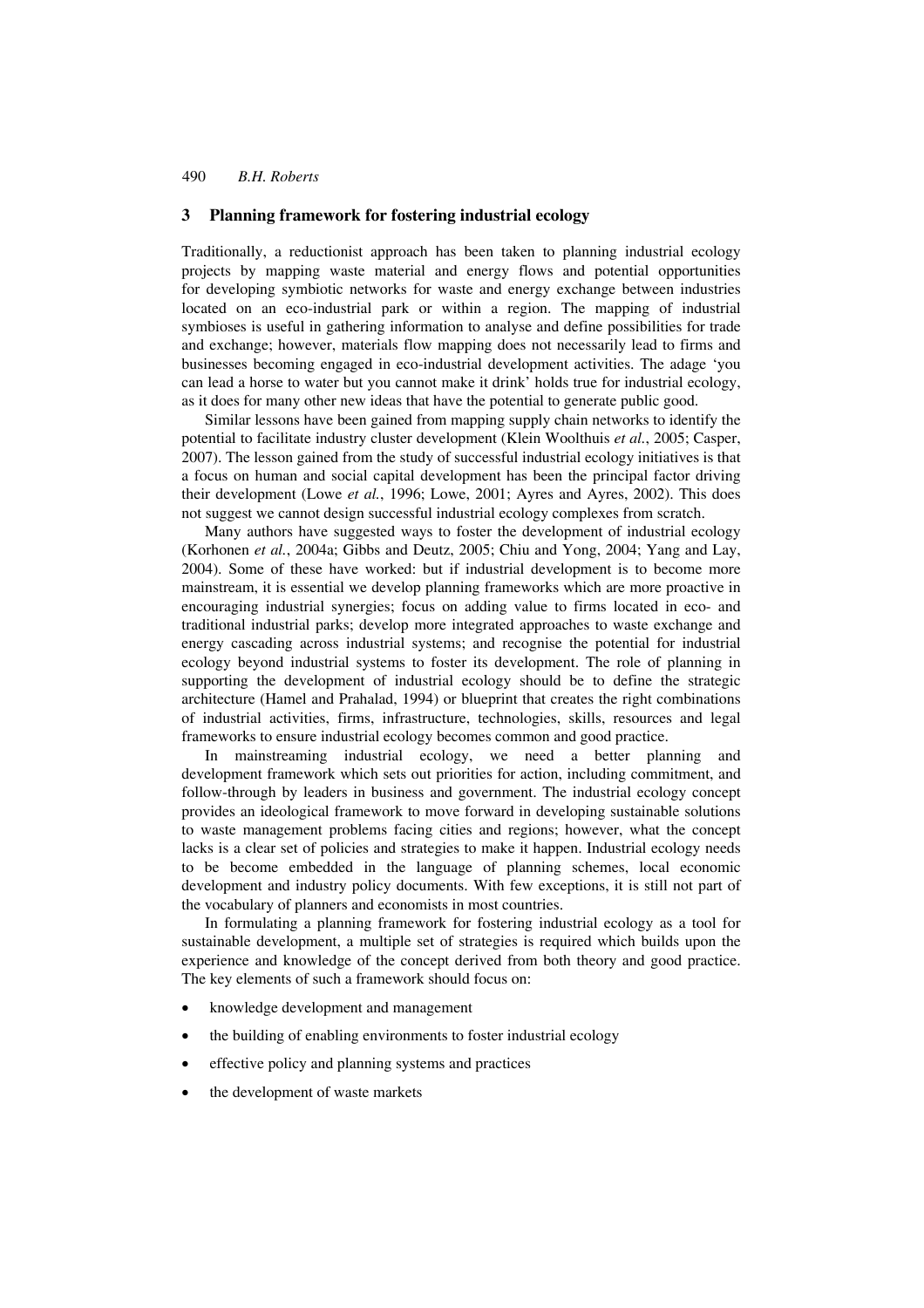- risk management
- research to develop new tools, strategies and technologies.

These elements form the strategic architecture needed to support the development of industrial ecology at an enterprise, EIP and regional network level (Figure 1).





The following outlines a framework; comprising strategies and initiatives which can help foster the development of industrial ecology.

### *3.1 Element 1: knowledge development and management*

Few planning, economic and industrial development policy documents include statements on industrial ecology and how to apply it in practice. The concept is not widely known or understood except by public agencies, academics and some parts of industry which have an interest in it. Surprisingly, there is no reference to industrial ecology in the Kyoto Protocol or the Stern Report (Stern, 2006) on climate change.

Educating communities and disseminating information and knowledge about industrial ecology to key policy decision-makers, highlighting the benefits of the approach, is essential if the concept is to have wider application and appeal as a tool for sustainable industrial development. This will call for the development of partnerships between governments, business and communities to identify and develop new ways to improve knowledge management in support of industrial ecology. Key initiatives to achieving this are discussed in the following four subsections.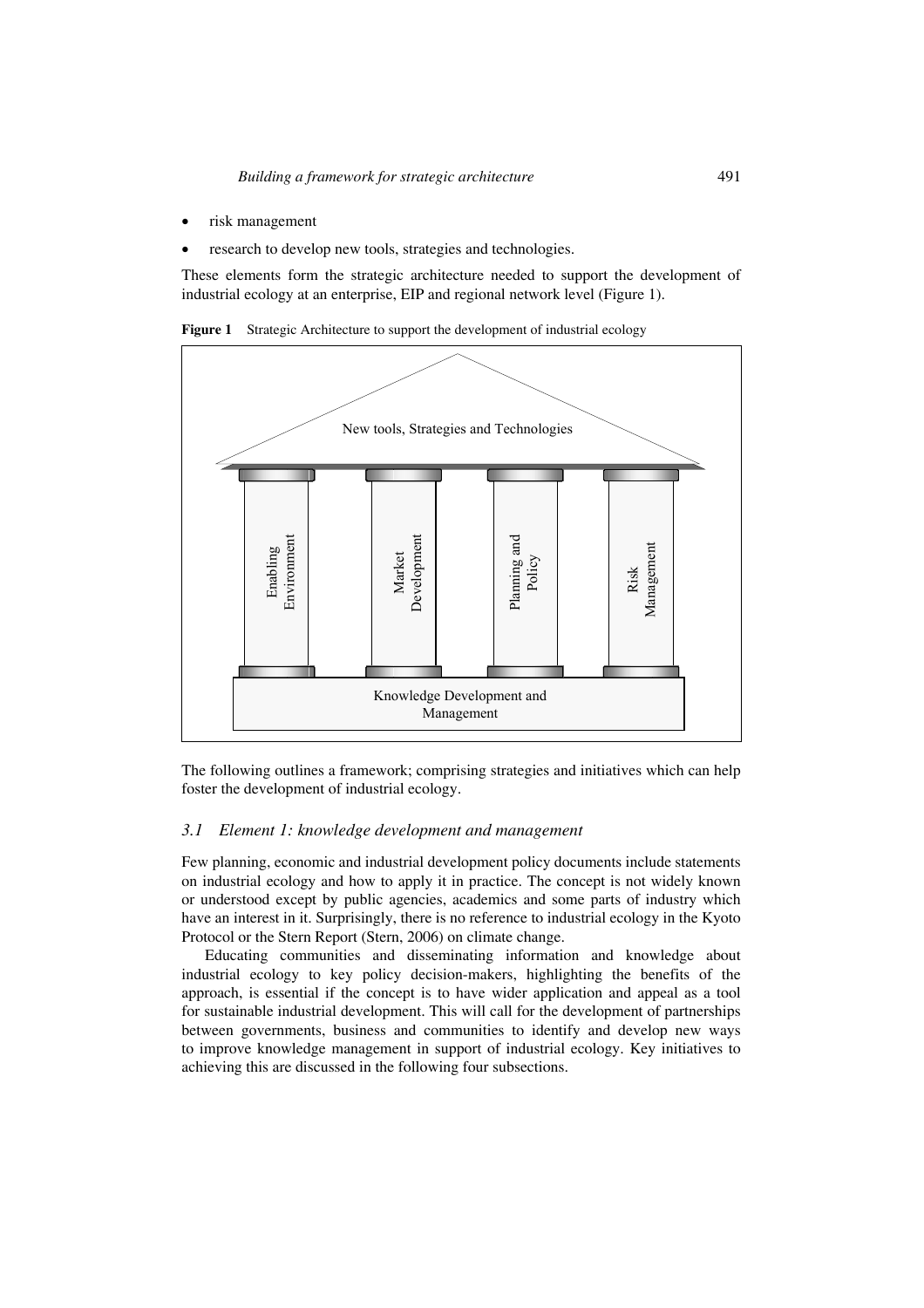### *3.1.1 Develop an industrial ecology knowledge management system*

Knowledge management comprises a range of practices used by organisations, associations and professions to identify, create, represent, and distribute knowledge for reuse, awareness and learning. The modalities for doing this are wide and varied and include: multi-media and publications, networks, education and training. Knowledge management programmes are typically tied to business, institutional and community learning and development objectives and outcomes, such as shared intelligence, improved performance, competitive advantage, or encouraging higher levels of innovation and learning.

Most countries lack knowledge management systems to support the development of the theory and practice of industrial ecology. What is needed to support greater interest and support for the concept is shared, publicly accessible, repositories of knowledge on industrial ecology theory, technology, best practice, market information and management practices. Russia has developed a national institute for industrial ecology (IEE, 2007), while some cities and universities have centres for industrial ecology research and development. The development of a national knowledge management facility for industrial ecology is a key element of the strategic architecture needed to support its development in all countries.

#### *3.1.2 Develop community learning*

Communities have often expressed strong opposition to industrial development. Fear and resistance to innovative mixed-use industrial development involving waste and energy exchange will only be overcome through the introduction of learning processes that engage local communities in the planning of eco-industrial development at the conceptual design stage. The use of charettes and other action learning design tools are helpful in engaging communities and in helping to reduce unfounded fears, myths and suspicions about the dangers of mixed eco-industrial development.

#### *3.1.3 Build local eco-industry networks*

Part of the strategy to develop knowledge management is local eco-industry network development. This is a tool commonly used to foster the development of industry clusters (Cowan *et al.*, 2004). Local eco-industry networks can be fostered and developed through formal industry associations, but the most successful approach is when the process is organised by industrial park management, often using estate management and security or planning concerns as the catalyst to bring directors and senior management of firms together to introduce the concept of industrial ecology and explain its benefit to local business. The application of roundtable or open-space facilitation techniques is particularly useful. The bringing together of senior management from a wide range of industries leads to informal networks and associations. Park management events are a means of facilitating both formal and informal networking processes. One of the success factors attributed to the development of successful industrial ecology complexes such as Kalundborg and Kwinana in Western Australia (Van Beers *et al.*, 2007a; Van Beers, 2007) is the development of informal and semi-formal networking leading to the realisation of business opportunities.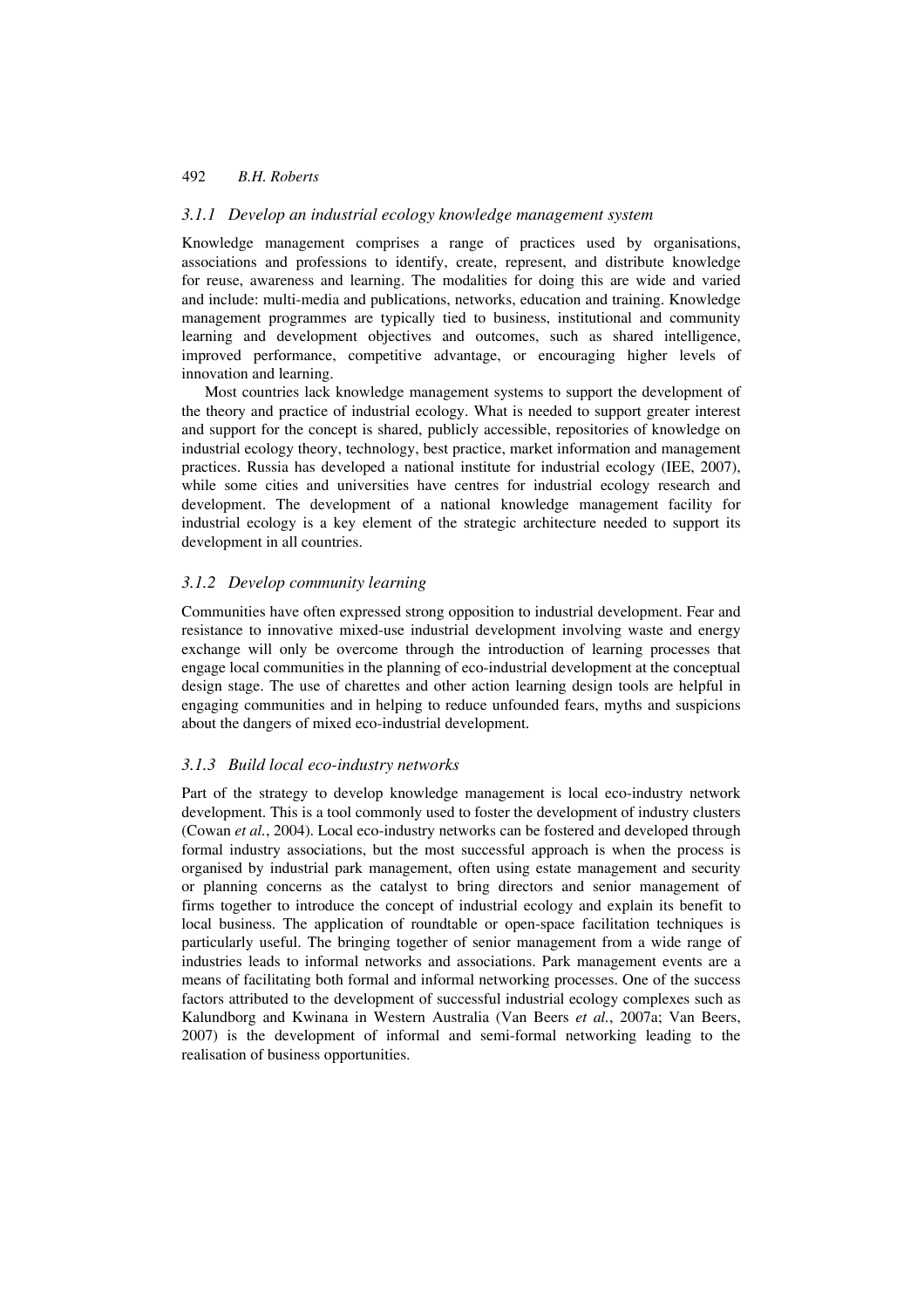### *3.1.4 Research and development*

The development of more accurate accounts of the size and structure of current industry resource use, and a deeper understanding of the environmental implications of the manufacture, distribution, use, and disposal of present products are indispensable to all industrial ecology activities. Therefore developing a comprehensive understanding of the temporal and spatial flows and stocks of materials within local, regional, and global economies must be an important aspect of any future industrial ecology research. Particular attention should be paid to assessing material and product lifecycles of firms and industrial sectors that are economically and environmentally important to a region.

#### *3.2 Element 2: developing an enabling environment*

The creation of an enabling environment is one of the key elements of strategic architecture needed to encourage the development of industrial ecologies. To create the enabling environment, there is need to develop a greater understanding of the social, legal, technical, and economic systems that impact upon the governance of industrial systems. These elements vary significantly between states and regions, depending on the structure of local economies. To build enabling environments that are supportive of industrial ecology requires the particular characteristics of synergies between industrial waste exchange systems to be identified, along with possible evolutionary processes within those systems, and to examine the impact on economic, planning, and regulatory structures and policies upon the implementation of industrial ecology principles (Lowe, 2001). These assessments will require a review of practices by all levels of government.

To establish the enabling environment necessary to support the development of industrial ecology will require investment in the following areas.

#### *3.2.1 Building strategic infrastructure*

Two types of strategic infrastructure (Hamel and Prahalad, 1994) are needed to support industrial ecology cluster developments. Hard infrastructure comprises physical infrastructure, such as roads and water supply, as well as telecommunication services. Soft infrastructure is less definable, but includes services, human capital, skills and networks needed to support the growth of firms and businesses that find advantage in being part of an industrial ecology. Planning guidelines for the planning of infrastructure for eco-industrial parks have been developed for the Queensland Environmental Protection Agency in Australia and were published in the edited book *Planning for Sustainable Industry* (Roberts, 2001; Roberts *et al.*, 2001).

### *3.2.2 Engaging stakeholders in the planning process*

The sensitivities that embrace the issue of waste management and disposal require governments and developers involved with an eco-industrial project development to consult widely with stakeholders before proceeding with detailed feasibility and planning studies. Key stakeholders likely to be involved or affected by an eco-industrial development project are:

- government regulation and approval agencies
- potential customer firms producing or utilising industrial waste products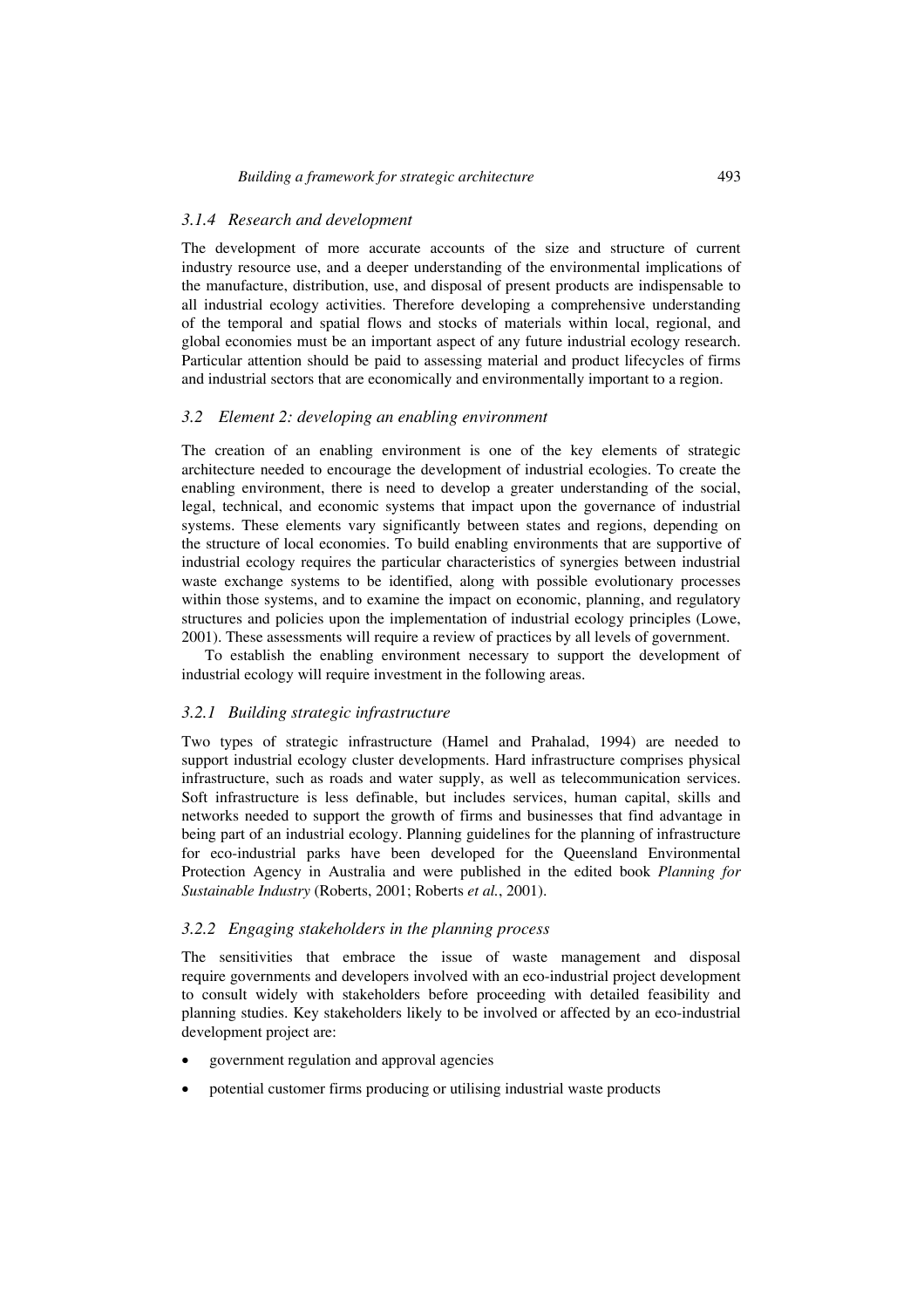- waste industry service providers
- research and development firms and institutions
- supporting dependant service industries
- local community interest groups.

The engagement of community interest groups is essential if eco-industrial development projects are to have a good prospect of success. Guidelines for engaging community interest groups are part of the tool kit necessary to win stakeholder support for the concept.

#### *3.2.3 Fostering commons*

Commons are shared facilities and knowledge management systems that assist in fostering the development of local networks, interest groups and events for people to interact and solve problems, discuss, exchange and develop ideas for innovation, commercialisation and collaboration between firms. Commons allow companies to share and reduce the cost of training, childcare and service facilities. The fostering of commons is a best practice and applied in many countries to facilitate the development of soft infrastructure needed to support industrial development.

Fostering commons to support industrial ecology requires careful attention to physical and social planning. The focus of physical planning will be on mixed-use activities, but these need to be linked to the employment, social, physiological, psychological and behavioural needs of people employed in or associated with eco-industrial areas.

For small eco-industrial parks (less than 40 ha) the fostering of commons is not easy because the costs of supporting some activities could be marginal. Commons co-located with other community facilities servicing a much broader population can help overcome problems with the economic viability of commons. The lessons learned from the development of new industrial and eco-industry areas in Europe and the USA is that access to commons is one of the most important factors considered by businesses in making choices about business location. The development of commons is a key success factor in fostering industrial ecology.

### *3.3 Element 3: planning policy reform*

### *3.3.1 Greater spatial integration of industrial systems*

The intent of planning schemes to segregate the elements of industrial systems over the past 50 years has greatly reduced the opportunities for industry agglomeration and clustering. Industry clustering creates economies of scope and scale, resource sharing, value adding and innovation. Industrial ecology developments need similar elements of strategic infrastructure. Governments responsible for industrial development should foster a shift from segregated to integrated mixed-industrial use development. This represents a major paradigm shift, and should not be conducted before the implementation of a wider community and education engagement strategy as described above. The focus on integrated planning introduces greater flexibility into planning systems for mixed-use development.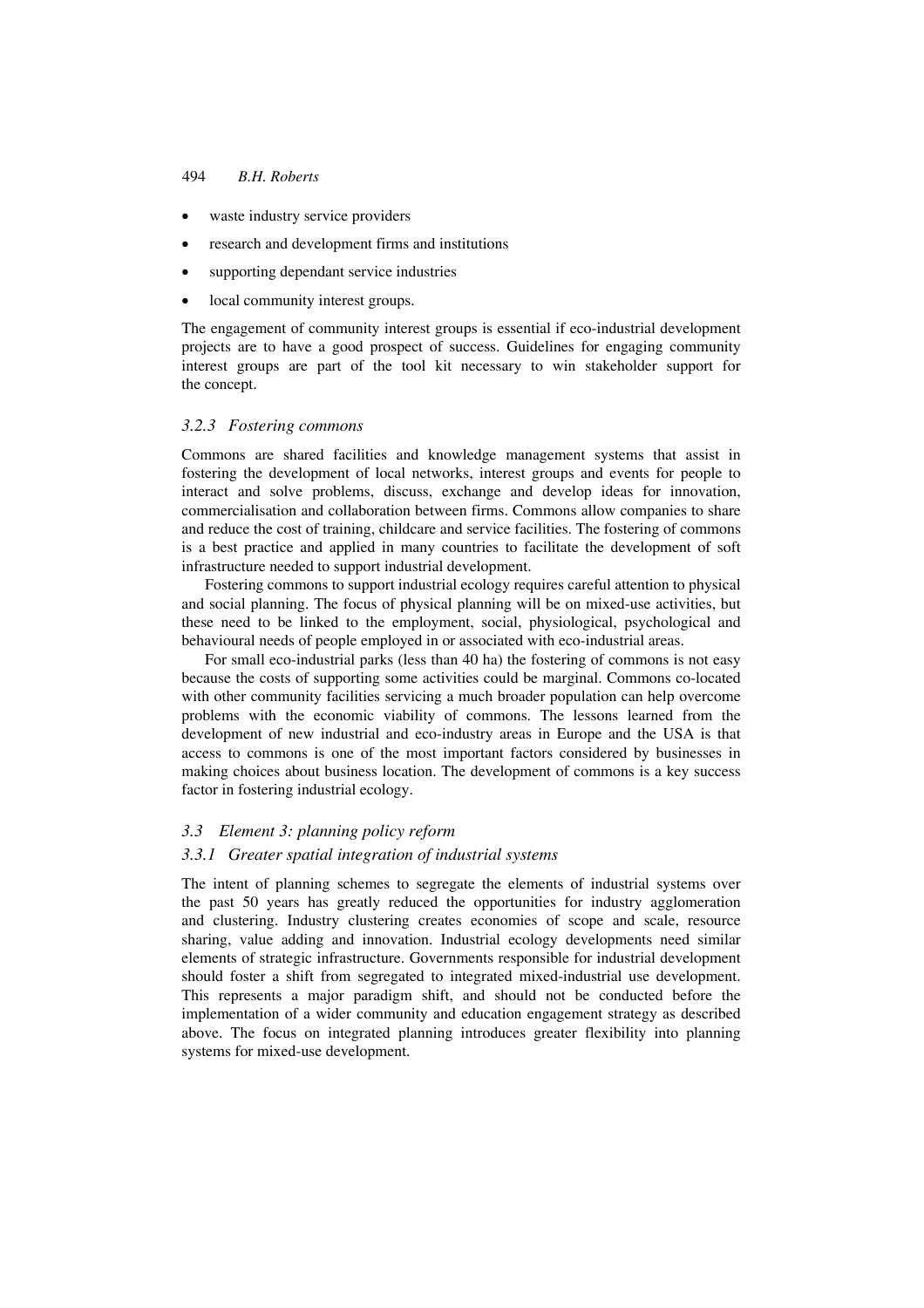#### *3.3.2 Embedding industrial ecology into policy documents*

Much greater intention should be given to embedding policies supporting industrial ecology in economic development and statutory planning documents. These call for the development of coherent definitions of industrial ecology for planning schemes outlining key objectives, scope, and methodological frameworks for achieving it in practice:

> "It also needs to be emphasized that the concepts of cleaner production and industrial ecology have not become sufficiently deeply embedded into most corporate systems to have the system-wide impacts that would be optimal. This is because they were perceived as non-core business concepts and as such were not usually addressed at the policy and strategic decision making." (Baas, 2005)

#### *3.3.3 Performance-based planning*

To encourage flexibility and innovation to support the development of industrial ecologies there should be a shift away from formal rule-based land-use development control type instruments to manage industrial development, to more performance and emissions-based planning instruments. This will enable land-use activities which have the potential for symbiosis in waste and energy exchange to be collocated, provided operational safety standards can be met. For this to occur, planning systems should become more flexible, responsive to changes in industry and materials and technologies, and should document incentives to encourage greater integration of industrial development and waste and energy exchange processes.

#### *3.4 Element 4: facilitating the development of markets*

Building capacity to facilitate opportunities for waste exchange and trading, and the identification of new sources and markets for materials recovery and processing, are vital pieces of infrastructure needed to support the development of industrial ecology. The following four subsections discuss initiatives that could help support the development of waste and energy exchange markets.

### *3.4.1 Establishing national and local waste and energy exchange markets*

Many governments have helped establish waste exchange registers to support the development of markets for waste exchange. The development of a national network of local waste exchange registries listing exchange opportunities is an essential step to developing national waste exchange markets linked to international markets. Waste exchange registers offer an excellent way to make information available to businesses engaged in the purchase or trade of industrial by-products. A feature of increasing specialisation in industrial production systems is that surplus to production concentrations of waste are increasing, which may provide opportunities for reverse mining materials now for use in the future.

#### *3.4.2 Strategies for mining the built environment*

The urban built environment represents a major resource for the recovery of minerals and materials which can support the development of eco-industrial park networks involved in specialised materials handling and reprocessing. Our cities, as Jacobs (1969; 1985) wrote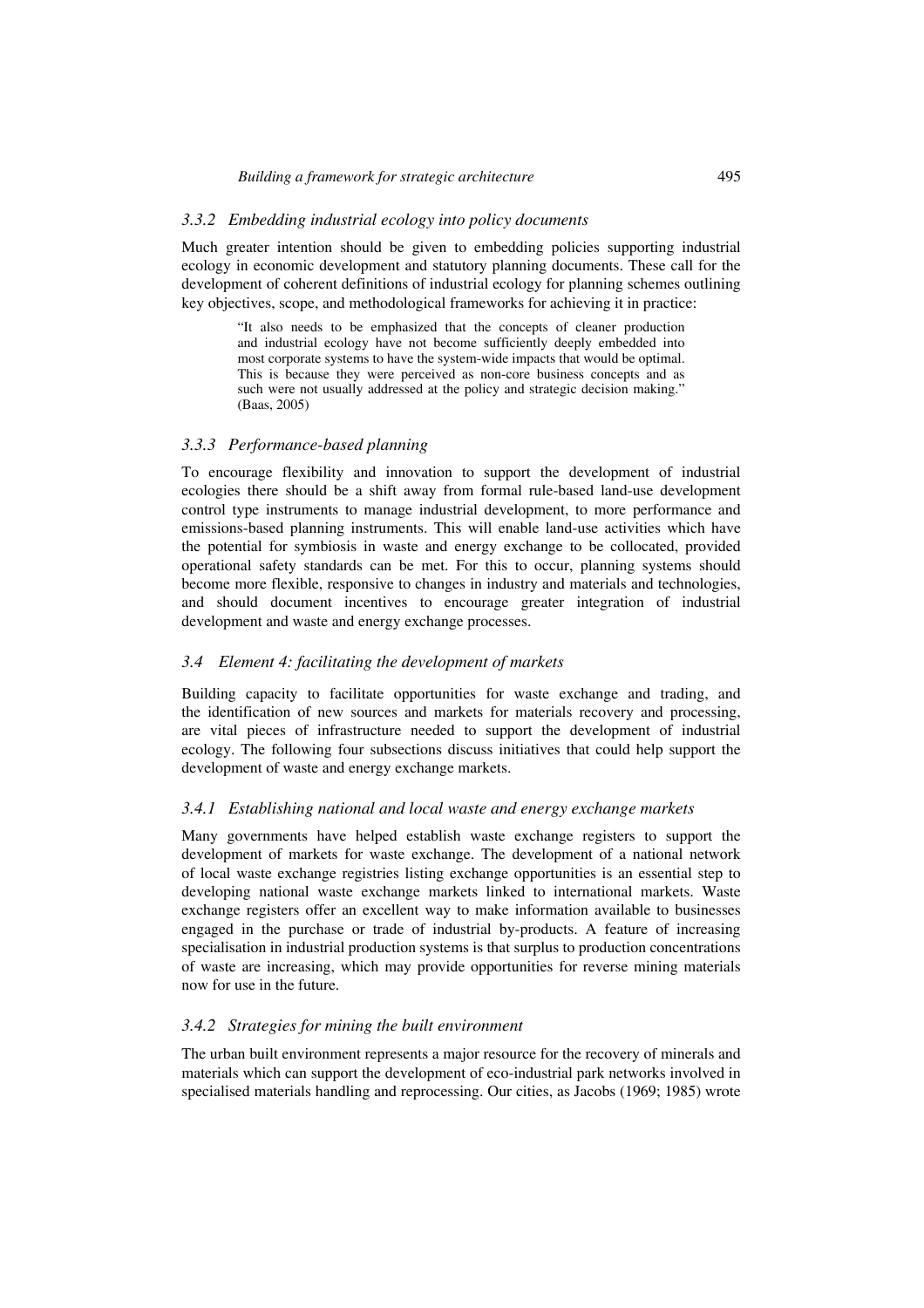many years ago are the mines of the future. In most post-industrial societies, infrastructure and other built assets are reaching the point where replacement of these will be required over the next 20 years. Van Beers *et al.* (2007b) states:

"about 70–75% of waste copper and waste zinc in Australia is generated in urban areas…..Residential applications account for about 40% (copper) and 60% (zinc) of the generated discards; commercial and industrial applications account for the remainder. By 2030, the discard flows are predicted to increase by about 105% and 155%, to 150 Gg Cu/year and 145 Gg Zn/year.'

Priority targets for mineral and material recovery in cities are areas scheduled for redevelopment and buildings under renovation, urban infrastructure, the transportation sector, and consumer and business durables. While mineral concentrations in our cities have been mapped (Van Beers *et al*., 2007b) recyclable building material quantities and recoverability remain unknown. The mapping and modelling of these resources will greatly assist planners in identifying where to locate eco-industry exchange depots and potential parts of the built environment to plan for redevelopment.

### *3.4.3 Developing minerals recycling and processing centres*

Some urban centres in countries like Australia are particularly attractive locations for developing large scale recycling facilities for minerals, especially in Australian cities like Perth and Adelaide (Van Beers *et al*., 2007b). However, there is also need to develop more specialised centres for recycling and extracting precious metals, organics, plastics and synthetic waste products. These centres should be developed near multi-modal ports/rail/road transport terminals, to support ease of material transfers and packing for export.

As a means of reducing transport costs for dry waste, opportunities for back loading trucks or rail freight wagons on routes between major population centres should be investigated. There is currently significant underutilised capacity within most national transport systems, to make the transport of dry waste to reprocessing centres viable. The development of partnerships between the waste management and transport industries would enable this opportunity to be realised.

### *3.4.4 Incentives to foster industry symbiosis*

Fostering the growth of networks has been a key success factor in the development of industry clusters (Enright and Roberts, 2001). Many successful industrial ecology developments have followed the same path. However, business and information networking is only a first stage in facilitating industrial symbioses, and not all will be successful. Many ideas do not progress to the realisation of a commercial business transaction because the risks of developing potential business opportunities applying the concept of industrial ecology are considered too high for interested parties to proceed.

There are several ways governments can reward businesses to encourage greater symbiosis for resource sharing and waste exchange in support of sustainable development. These include: R&D taxation breaks to facilitate new and innovative ideas that lead to the development of cleaner or more efficient industry development processes involving waste exchange; grants to support the same; and support for industry cluster facilitation to support resource sharing and waste and energy exchange and development.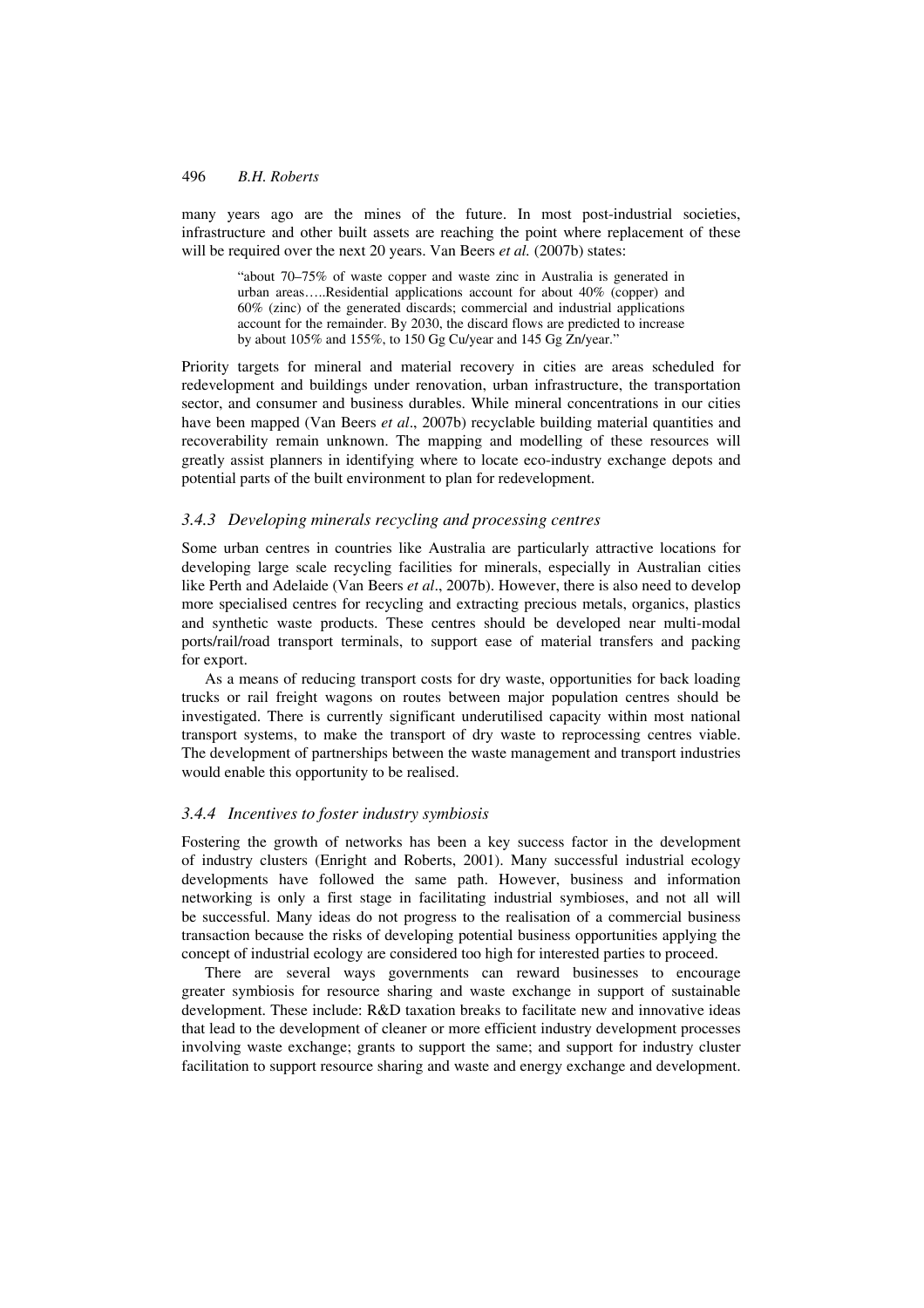Symbiosis is not something which is achieved at one time. Symbiosis requires the initial presence of catalyst firms and strategic infrastructure, which stimulates investment and innovation, providing the magnet that draws in new firms and industries into a cluster or industrial ecology complex.

### *3.5 Element 5: risk management*

Firms involved in using waste and cascaded energy products as their primary feed stock for production face risks which may be greater than firms using virgin materials and disposing of waste by conventional means. If governments wish to promote the application of industrial ecology, some means of mitigating risks should be identified. It is unreasonable for government to expect firms and businesses to bear the risks of becoming engaged in an eco-industrial ecology project if the risks are considered high.

There are several initiatives governments could adopt to reduce the risk to firms becoming engaged in eco-industrial development projects. These include the following two initiatives.

#### *3.5.1 Tax incentives to support systems failure*

A major failure by a supplier in a by-products, waste and cascaded energy supply chain could potentially result in the fatal collapse of an eco-industrial ecology complex. Where the risk of failure is high, firms need to be able to convert quickly to alternative sources of supply. The cost of installing parallel or backup systems or technologies may be expensive, and represent an overhead to a company or corporation. There are ways governments can help to off-set these costs through taxation, involving more generous rates of depreciation or tax write-downs on buildings, plant and equipment. Tax depreciation on plant and equipment is normally the responsibility of national governments, and requires a tax policy change to support this as a risk reduction strategy in support of sustainable industry development. State and local governments can also provide tax incentives to help reduce risk exposure to disruption of supply, by reducing land, employment and other local taxes. However, these are incentives that are relatively small and may not be sufficient to persuade firms to convert from using virgin to reprocessed waste materials as their primary feed stock used in production.

#### *3.5.2 Waste banks – reverse mining*

For some industrial ecology projects the supply of waste and cascaded energy may be hampered by uncertainty of supply due to the seasonality of waste streams, markets for waste by-products, price fluctuations and other constraining factors. Where there are uncertainties of supply, the risks of using reprocessed waste or cascaded energy may be high as both quality and quantity cannot be assured. Government can help firms engaged in waste exchange and trade to reduce supply risk by developing waste banks that would enable surpluses to be held (where this is practicable) and released when supply or markets become uncertain. This has been done by governments in Australia in the past for commodities such wheat, wool and sugar. As the volume of recyclable materials grows in future, where there are risks of market failure that may deter firms from engaging in waste use and exchange, this would provide a mechanism for assuring supply and stabilising markets. The concept of reverse mining of waste materials offers a way of developing waste banks for the future that should be investigated.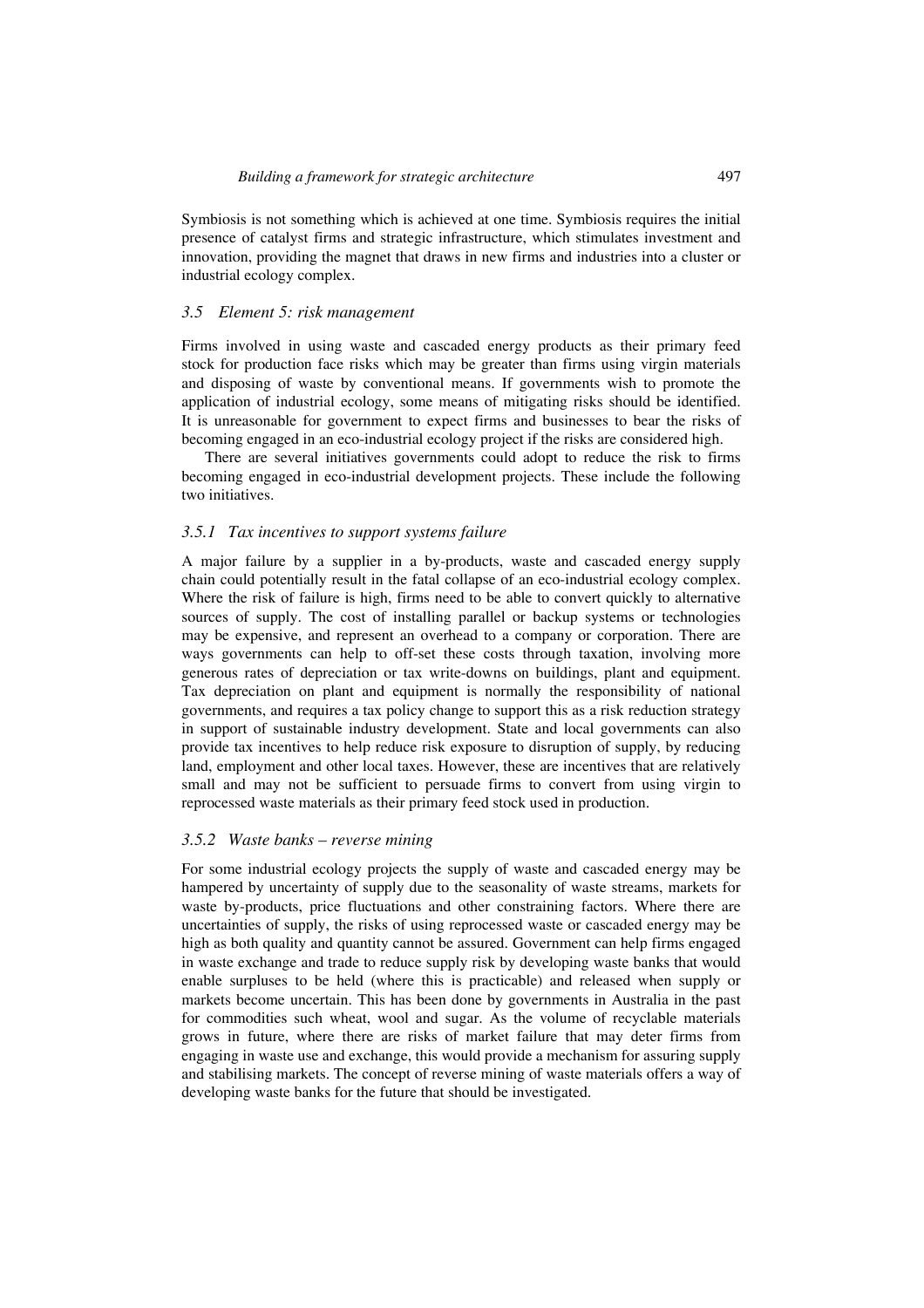### *3.6 Element 6: new tools, strategies and technologies*

Significant advances have been made in the development of new tools and cleaner production technologies to support industrial ecology. One of the major challenges of stocks and flows analysis is the identification of future waste material resource sinks and flows in cities. There are, however, other areas where new tools, strategies and technologies are needed to advance the development of industrial ecology. These include the following three areas.

### *3.6.1 Tools for integrated approaches to advance the development of industrial ecology*

Further development of analytical and implementation tools that integrate social, economic, and environmental considerations into a stocks and flows model of the industrial system is needed. In particular, there is need to develop tools that incorporate local conditions into their assessment methodologies (for instance, the characterisation of the environmental burden of specific materials and products produced in a national or regional context).

### *3.6.2 Tools for advancing the development of eco-industrial parks and networks*

There is need to improve the development of models, analytical techniques, policy instruments, and technical databases that assist in the assessment and development of eco-industrial parks. In particular, a greater understanding of optimal cluster, infrastructure, and managerial strategies should be promoted. These strategies may be highly localised.

### *3.6.3 Modelling urban ecology life cycles*

One of the most challenging issues for the future management of cities is how to use the increasing volume of mixed waste that will be generated from the redevelopment of cities as infrastructure, houses and other buildings reach the end of their physical and economic life. Many of these buildings contain toxic materials, or materials involving health risks which make reprocessing and disposal difficult. An important planning issue for industrial ecology is to understand the nature, spatial location and timing of future waste flows that will occur in the revitalisation and redevelopment of cities. Modelling of these flows is important in providing information for the long-term planning of cities and regions, and optimising the location of waste processing and disposal areas in cities. It will also provide important information on the expected stocks and flows of materials which can be used by firms and industries interested in supporting industrial ecology.

### **4 Conclusion**

Industrial ecology offers many opportunities to address a growing global waste problem and make a contribution to sustainable development. There are many exciting developments in the field of industrial ecology, and the application of it is becoming more widely accepted. Unfortunately, industrial ecology has not reached its full potential.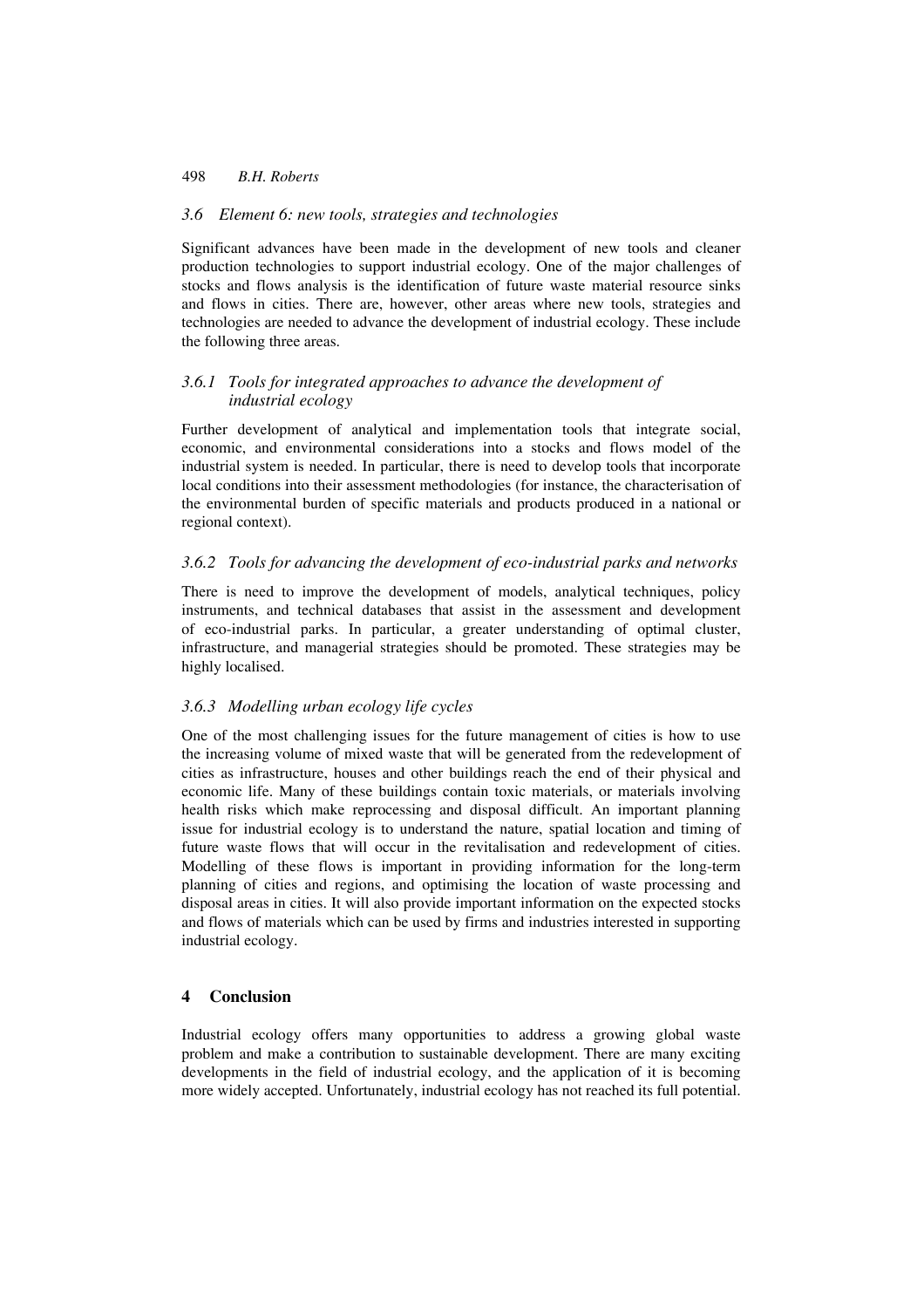There are many reasons for this: the legacy of industrial development that stems back to the Industrial Revolution, the problem of applying the ecological metaphor to the architecture of modern industrial systems, the issues associated with the planning and development of eco-industrial parks and the technical and economic issues associated with creating a scope and scale for an ecology to make it viable have been covered in this paper.

The difficulty being experienced in mainstreaming industrial ecology does not mean it has a limited application in the future. The world's waste problems will get bigger, and our sources of virgin material are rapidly diminishing. Ultimately, we have little choice but to make greater use of by-products and cascading energy, and recycle our built environment as we move to an age of "peak minerals" (Gordon *et al.*, 2007). In seeking to develop industrial ecology as a tool for sustainable development we need to examine ways to redesign industrial systems to make them more efficient and effective to use reprocessed material and cascaded energy. Economics will eventually force us to do this, but we cannot dismiss opportunities to support the development of industrial ecology now, simply because the risks are too high, or communities do not like industrial development in their backyard. The issue of food miles is one of the greatest challenges to sustainability and may prove to be a valuable ally in supporting the development of industrial ecology.

This article has attempted to set out a planning framework to help support the development of industrial ecology. Implicit in the framework is the need for a more integrated and strategic approach to developing strategic architecture needed to make industrial ecology more of a mainstream practice for the development of future industrial areas. The framework proposed builds upon a platform of knowledge development and management about industrial ecology. Without this, the concept of industrial ecology will not win wider acceptance. From this, we must learn how to build a better enabling environment to support the process, improve the planning and develop markets for waste and energy exchange, and manage the risks associated with eco-industrial development. Finally, we must move forward in areas of cleaner production and waste management research if we are to see industrial ecology realise its full potential.

### **References**

- Ashton, W. (2008) 'Social network analysis and industrial symbiosis: application of a social science tool to understanding industrial ecosystem organization', *Journal of Industrial Ecology*, Vol. 12, No. 1, pp.34–51.
- Ayres, R.U. and Ayres, L.W. (Eds.) (2002) *A Handbook of Industrial Ecology*, Edward Elgar Publishing.
- Baas, L.W. (2005) *Cleaner Production and Industrial Ecology; Dynamic Aspects of the Introduction and Dissemination of New Concepts in Industrial Practice*, Erasmus University, Centre for Sustainability and Management (FSW), Rotterdam.
- Boons, F.A.A. and Baas, L.W. (1997) 'Types of industrial ecology: the problem of coordination', *Journal of Cleaner Production*, Vol. 5, Nos. 1–2, pp.79–86.
- Casper, S. (2007) 'How do technology clusters emerge and become sustainable?', *Research Policy*, Vol. 36, No. 4, pp.438–455.
- Chertow, M.R. (2007) 'Uncovering industrial symbiosis', *Journal of Industrial Ecology*, Vol. 11, No. 1, pp.11–30.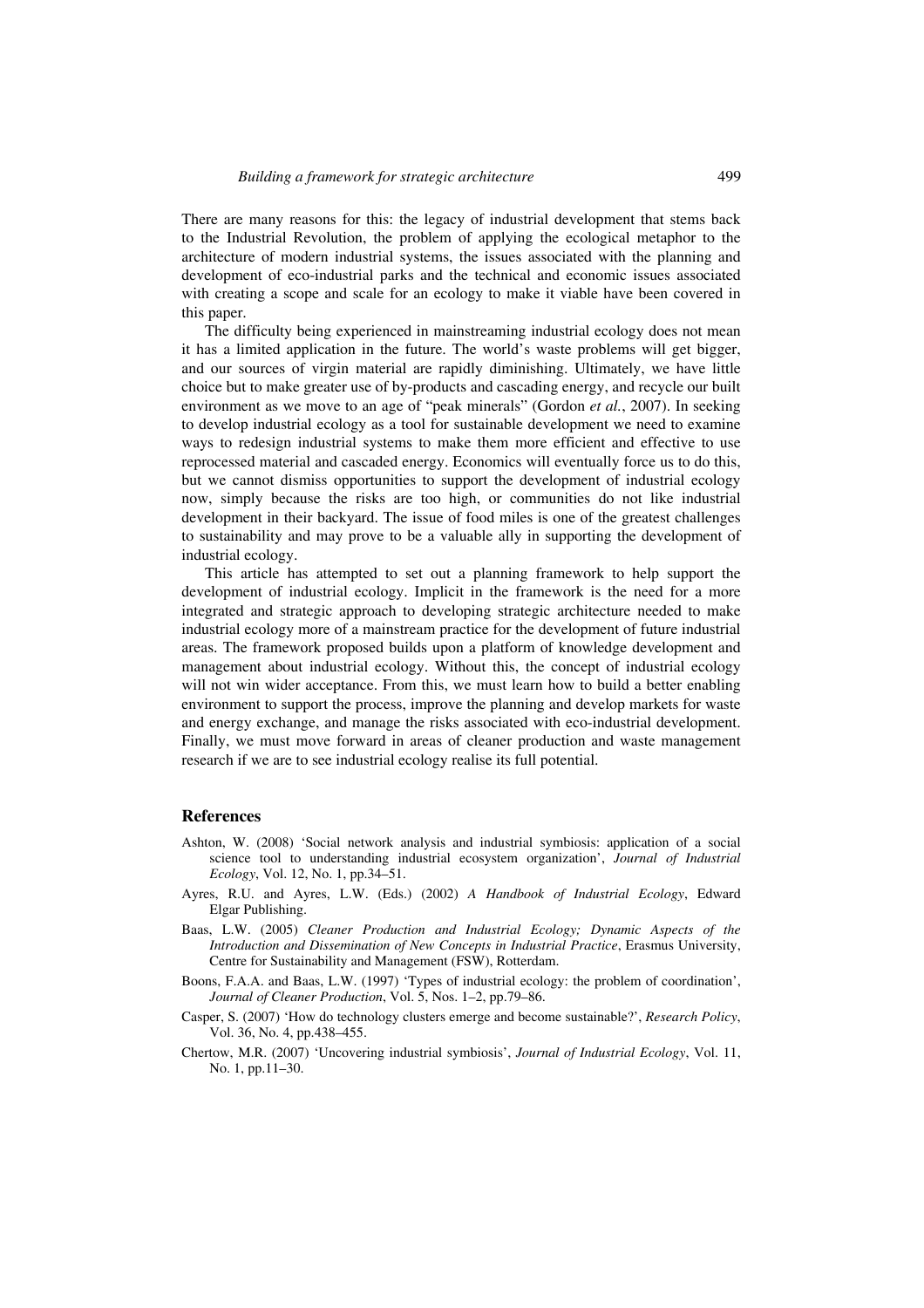- Chiu, A.S.F. and Yong, G. (2004) 'On the industrial ecology potential in Asian developing countries', *Journal of Cleaner Production*, Vol. 12, No. 8, pp.1037–1045.
- Cowan, R., Jonard, N. and Ozman, M. (2004) 'Knowledge dynamics in a network industry', *Technological Forecasting and Social Change*, Vol. 71, No. 5, pp.469–484.
- Desrochers, P. (2004) 'Industrial symbiosis: the case for market coordination', *Journal of Cleaner Production*, Vol. 12, No. 8, pp.1099–1110.
- Enright, M.J. and Roberts, B.H. (2001) 'Regional clustering in Australia', *Australian Journal of Management*, Vol. 8, No. 3, pp.65–85.
- Frosch, D. and Gallopoulos, N. (1989) 'Strategies for manufacturing', *Scientific American*, Vol. 261, No. 3, pp.94–102.
- Gibbs, D. and Deutz, P. (2005) 'Implementing industrial ecology? Planning for eco-industrial parks in the USA', *Geoforum*, Vol. 36, No. 4, pp.452–464.
- Gibbs, D.C. (2003) 'Trust and networking in inter-firm relations: the case of eco-industrial development', *Local Economy*, Vol. 18, No. 3, pp.222–236.
- Gordon, R.B., Bertram, M. and Graedel, T.E. (2007) 'On the sustainability of metal supplies: a response to Tilton and Lagos', *Resources Policy*, Vol. 32, No. 1, pp.24–28.
- Graedel, T.E. and Allenby, B.R. (1995) *Industrial Ecology*, Englewood Cliffs, NJ: Prentice Hall.
- Hamel, G. and Prahalad, C.K. (1994) *Competing for the Future*, Harvard: Harvard Business School Press.
- Heeres, R.R., Vermeulen, W.J.V. and de Walle, F.B. (2004) 'Eco-industrial park initiatives in the USA and the Netherlands: first lessons', *Journal of Cleaner Production*, Vol. 12, No. 8, pp.985–995.
- Hill, S.B. (2006) *Enabling Redesign for Deep Industrial Ecology and Personal Values Transformation: A Social Ecology Perspective*, School of Education, University of Western Sydney, NSW, Australia.
- IEE (2007) Institute of Industrial Ecology (IIE), http://www.eco-web.com/register/03242.html.

Jacobs, J.B. (1969) *The Economy of Cities*, New York: Random House.

- Jacobs, J.B. (1985) *Cities and the Wealth of Nations: Principles of Economic Life*, London: Viking.
- Klein Woolthuis, R., Lankhuizen, M. and Gilsing, V. (2005) 'A system failure framework for innovation policy design', *Technovation*, Vol. 25, No. 6, pp.609–619.
- Korhonen, J. (2002) 'Two paths to industrial ecology: applying the product-based and geographical approaches', *Journal of Environmental Planning and Management*, Vol. 45, No. 1, pp.39–57.
- Korhonen, J., *et al*. (2004b) *Management and Policy Aspects of Industrial Ecology: An Emerging Research Agenda*, pp.289–305.
- Korhonen, J., Huisingh, D. and Chiu, A.S.F. (2004a) 'Applications of industrial ecology: an overview of the special issue', *Journal of Cleaner Production*, Vol. 12, No. 8, pp.803–807.
- Lowe, E., Moran, S. and Holmes, D. (1996) 'Field book for the development of eco-industrial parks', *Report to the EPA on Industrial Ecology*, Environmental Protection Agency, Washington.
- Lowe, E.A. (2001) *Eco-industrial Handbook for Asian Developing Countries*, Asian Development Bank.
- Marshall, A. (1890) *Principles of Economics*, London: Macmillan.
- Musnikow, J. and Schlarb, M. (2002) *Eco-industrial Development Community Participation Manual*, in E. Cohen-Rosenthal (Ed.) National Centre for Eco-industrial Development, Cornell University, Los Angeles.
- Nielsen, S.N. (2007) 'What has modern ecosystem theory to offer to cleaner production, industrial ecology and society? The views of an ecologist', *Journal of Cleaner Production*, Vol. 15, No. 17, pp.1639–1653.